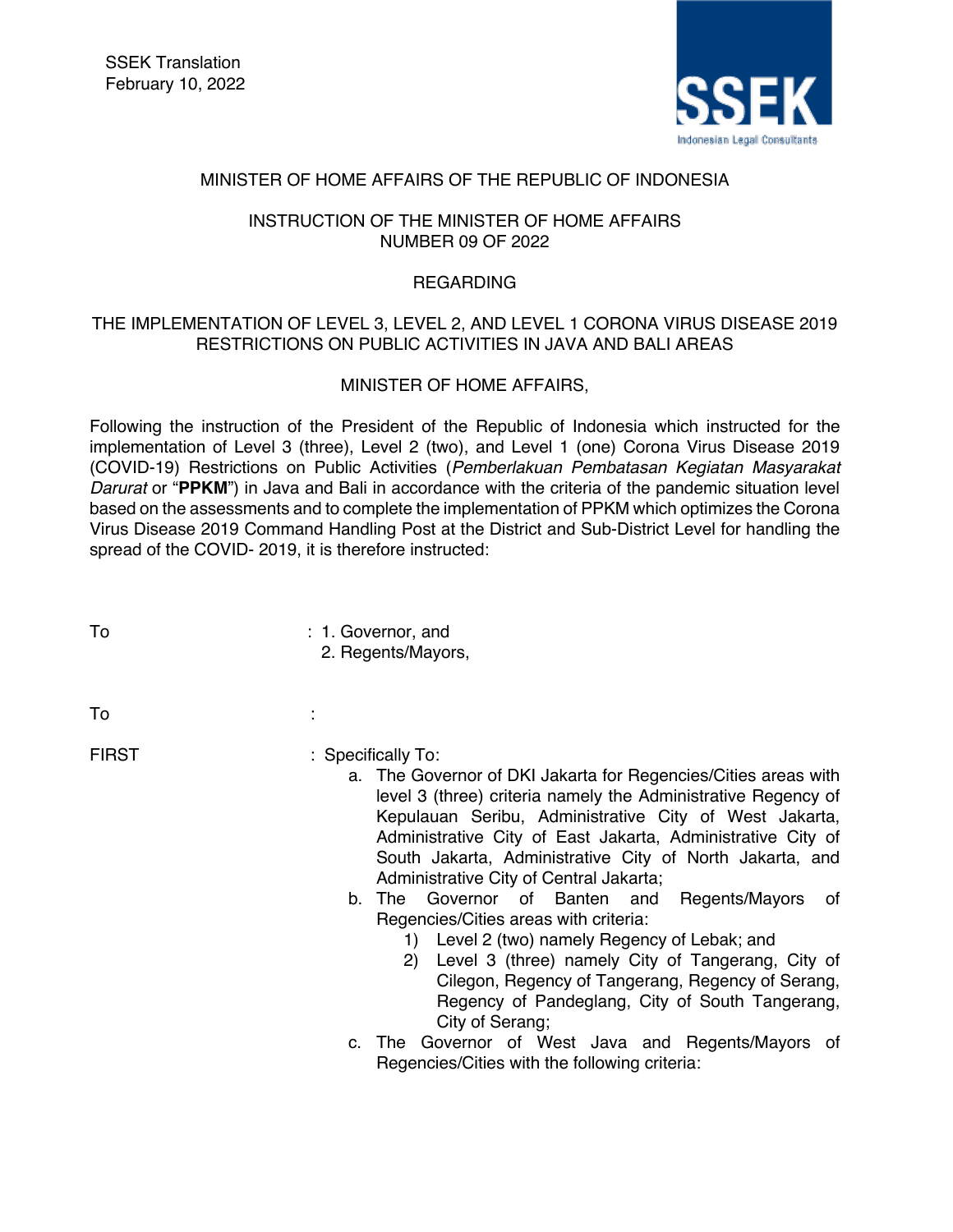

- 1) level 1 (one) namely Regency of Sukabumi, Regency of Pangandaran, City of Banjar, and Rgency of Cianjur;
- 2) level 2 (two) namely Regency of Kuningan, City of Sukabumi, Regency of Tasikmalaya, Regency of Purwakarta, Regency Majalengka, City of Tasikmalaya, Regency of Karawang, Regency of Indramayu, Regnecy of Cirebon, Regency of Ciamis, Tegency of Subang, and Regnecy of Garut;
- 3) level 3 (three) namely City of Cirebon, City of Bogor, City of Bekasi, City of Bandung, City of Depok, Citiy of Cimahi, Regency of Bogor, Regency of Bekasi, Regency of West Bandung, Regency of Bandung, and Regency of Sumedang,
- 4) Cirebon, Regency of Tasikmalaya, Regency of Sukabumi, Regency of Purwakarta, Regency of Pangandaran, City of Banjar, Regency of Cirebon, Regency of Ciamis; and
- d. The Governor of Central Java and Regents/Mayors of Regencies/Cities with the following criteria:
	- 1) level 1 (one) namely Regency of Temanggung, Regency of Kudus, City of Semarang, City of Salatiga, Tegnecy of Kendal, Regency of Grobogan, Regency of Blora, Regencuy of Batang, and Regenyc of Demak;
	- 2) level 2 (two) namely regency of Wonosobo, Regency of Wonogiri, Regency of Tegal, Regency of Sukorhajo, Regncy of Sragen, Regency of Rembang, Regency of Purworejo, Regency of Purbalingga, Regency of Pemalang, Regency of Pati, Regency of of Magelangm, City of Surakatra, City of Pekalongan, City of Magelang, City of Klaten, Regncy of Kebumen, Regency of Karanganyar, Regency of Cilacap, Regency of Banyumas, Regency or Banjarnegara, Regency of Pekalongan, Regency of Brebes, and Regency of Boyolali;
	- 3) level 3 (three) namely City of Tegal,
- e. The Governor of Special Region of Yogyakarta and Regents/Mayors for Regencies/Cities with the level 3 (three criteria) namely Regency of Sleman, Regency of Bantul, City of Yogyarkarta, Regency of Kulonprogo, and Regenyc of Gunungkidul,
- f. The Governor of East Java and Regents/Mayors for Regencies/Cities with the following criteria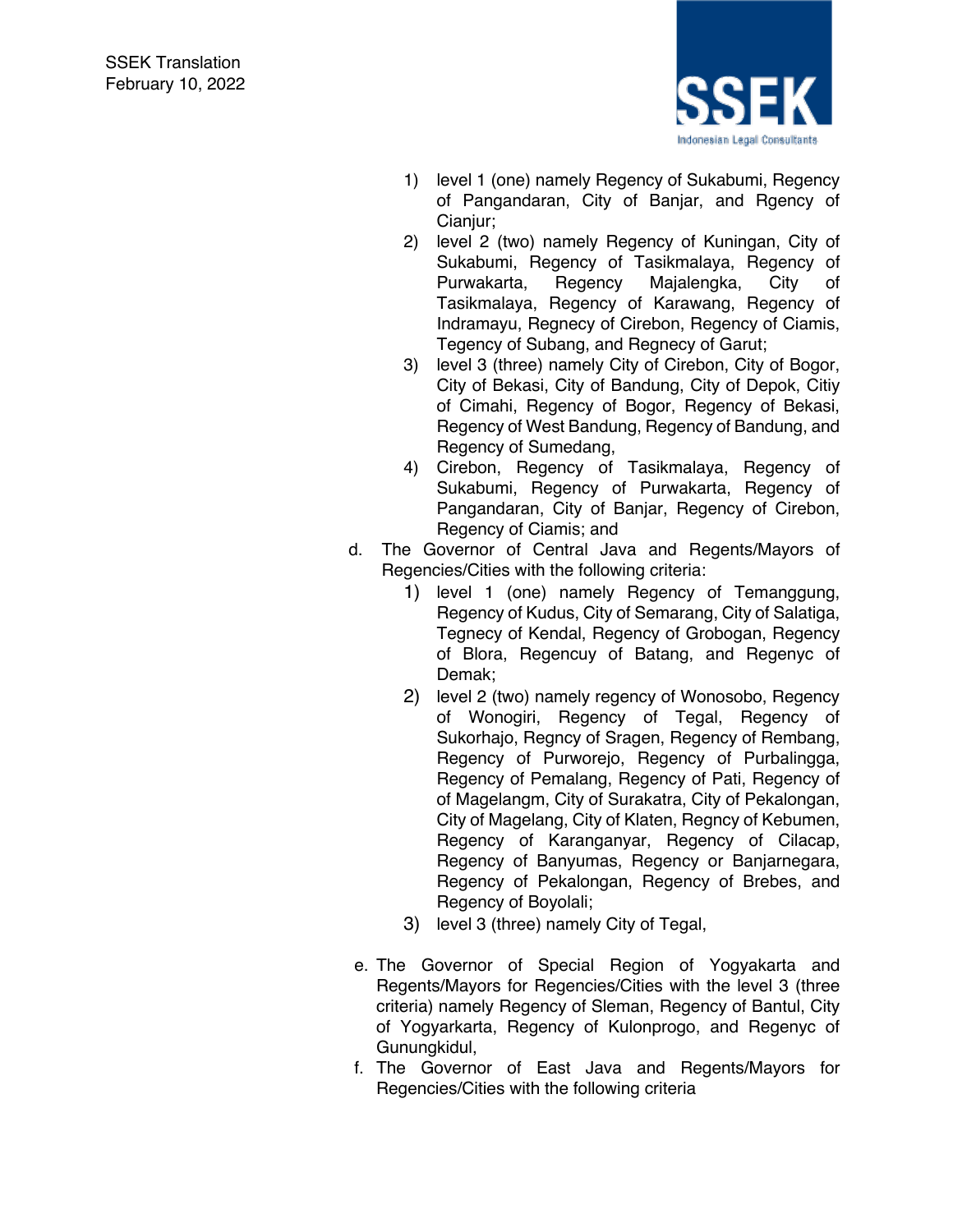

- 1) Level 1 (one) namely Regency of Trenggalek, Regnecy of Ponorogo, Regency of Pacitan, Regency of Ngawi, Regency of Magetan, Regency of Madiun, City of Probolinggo, City of Blitar, Regency of Kediri, Regency of Blitar, Regency of Tuban, Regency of Sumenep, Regenyc of Probolinggo, Regency of Pasuruan, and Regency of Bojonegoro
- 2) Level 2 (two) namely Regency of Tulungagung, Regency of Situbondo, Regency of Sidoarjo, Regency of Lumajang, City of Surabaya, City of Mojokerto, City of Malang, City of Madiun, City of Batu, Regency of Jombang, Regency of Bondowoso, Regency of Banyuwangi, Regency of Sampang, Regency of Nganjuk, Regency of Mojokerto, Regency of Malang, Regency of Lamongan, City of Pasuruan, Regency of Jember, Regency of Gresik, and Regency of Bangkalan; and
- 3) Level 3 (three) City of Kediri and Regency of Pamekasan,
- g. The Governor of Bali and Regent/Mayor for Regent/Cities with the level 3 criteria namely Regency of Jembrana, Regency of Bangli, Regency of Karangasem, Regency of Badung, Regency of Gianyar, Regency of Klungkung, Regency of Tabanan, Regency of Buleleng, and City of Denpasar.

- 
- SECOND : The regional level stipulation as referred to in the FIRST dictum shall be guided by the Indicators of Adjustment of Public Health Efforts and Social Restrictions in the Handling the COVID-19 Pandemic (*Indikator Penyesuaian Sosial dalam Penanggulangan Pandemi* COVID-19) stipulated by the Minister of Health and shall be added with indicators of achievement of total vaccination dose 2 (two) and vaccination dose 2 (two) for the elderly of over 60 (sixty) years from the vaccination target with the following conditions:
	- a. Decrease in the Regencies/Cities level from level 3 (three) to level 2 (two), with the achievement of a total vaccination dose 2 (two) of at least 50% (fifty percent) and achievement of vaccination dose 1 (one) for the elderly who are over 60 (sixty) years of at least 40% (forty percent);
	- b. Decrease in the Regencies/Cities level from level 2 (three) to level 1 (one), with the achievement of a total vaccination dose of 2 (two) of at least 70% (seventy percent) and achievement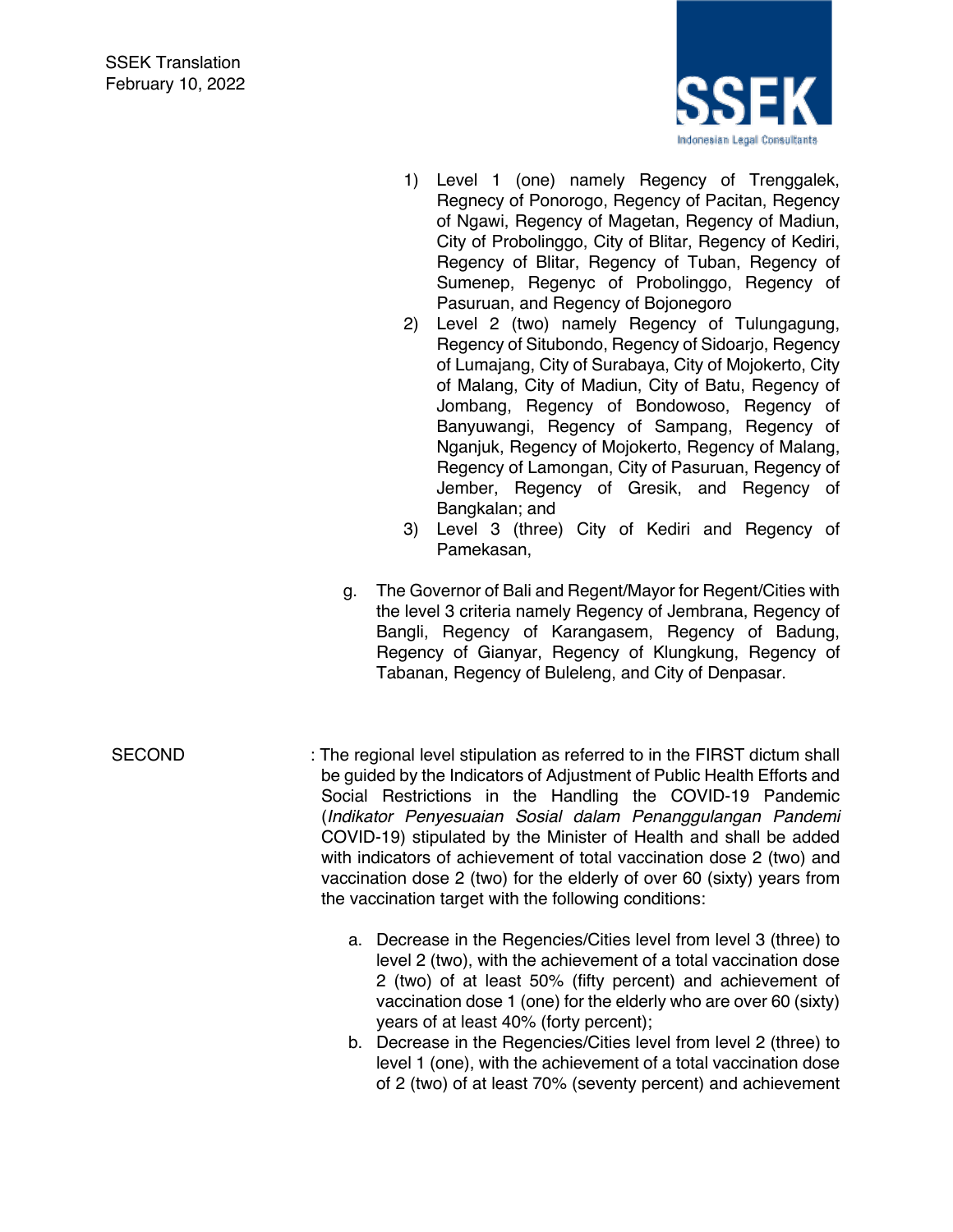

of vaccination dose 2 (two) for the elderly who are over 60 (sixty) years of at least 60% (forty percent); and

c. It will be provided a duration of 2 (two) weeks since the date of 1 February 2022 to reach the vaccination targets are referred in letter a and letter b, with the conditions that should the vaccination target is not achieved in 2 (two) weeks, then the determining level of Regency/City will be adjusted according to the Indicators of Adjustment of Public Health Efforts and Social Restrictions in the Handling the COVID-19 Pandemic which is applicable and stipulated by the Minister of Health and its vaccination achievement according to letter a and letter b.

| THIRD         | : The adjustments as referred to in the SECOND Dictum shall also be<br>carried out to:                                                                                                                                                                                                                                                                                                                                                                                                                                                                                                                                                                                                                                                                                                                                                                                                                                               |
|---------------|--------------------------------------------------------------------------------------------------------------------------------------------------------------------------------------------------------------------------------------------------------------------------------------------------------------------------------------------------------------------------------------------------------------------------------------------------------------------------------------------------------------------------------------------------------------------------------------------------------------------------------------------------------------------------------------------------------------------------------------------------------------------------------------------------------------------------------------------------------------------------------------------------------------------------------------|
|               | agglomeration areas in Jakarta, Bogor, Depok, Tangerang,<br>a.<br>Bekasi (Jabodetabek), Bandung Raya, Semarang Raya, Solo<br>Raya, Special Region of Yogyakarta, Surabaya Raya, Malang<br>Raya and Bali, where the assessment of the agglomeration<br>area is calculated as one unit and for the assessment of<br>Indicators of Adjustments of Public Health Efforts and Social<br>Restrictions in Handling the COVID-19 Pandemic is<br>determined by the Minister of Health; and                                                                                                                                                                                                                                                                                                                                                                                                                                                    |
|               | areas that are actively making data corrections, this is<br>b.<br>conducted in order to encourage Regencies/Cities to make<br>improvements of data relating to COVID-19.                                                                                                                                                                                                                                                                                                                                                                                                                                                                                                                                                                                                                                                                                                                                                             |
| <b>FOURTH</b> | PPKM in Regencies and Cities in Java and Bali areas with Level 3<br>(three) criteria as referred to in the FIRST Dictum is carried out by<br>implementing the following activities:<br>a. implementation of learning in education units can be carried<br>out through limited face-to-face learning and/or distance<br>based learning on the Joint Decree of the Minister of<br>Education and Culture, Research and Technology, Minister of<br>Religion, Minister of Health and Minister of Home Affairs<br>Number 05/KB/202I, Number 1347 of 2021, Number<br>HK.01.08/ MENKES/ 6678/ 2021, Number 443-5847 of 2021<br>regarding Guidelines for the Implementation of Learning<br>during the Coronavirus Disease 2019 (COVID-19) Pandemic;<br>b. implementation of activities in the non-essential sectors shall<br>be enforced with a maximum of 25% (twenty-five percent)<br>Work From Office ("WFO") for vaccinated employees and |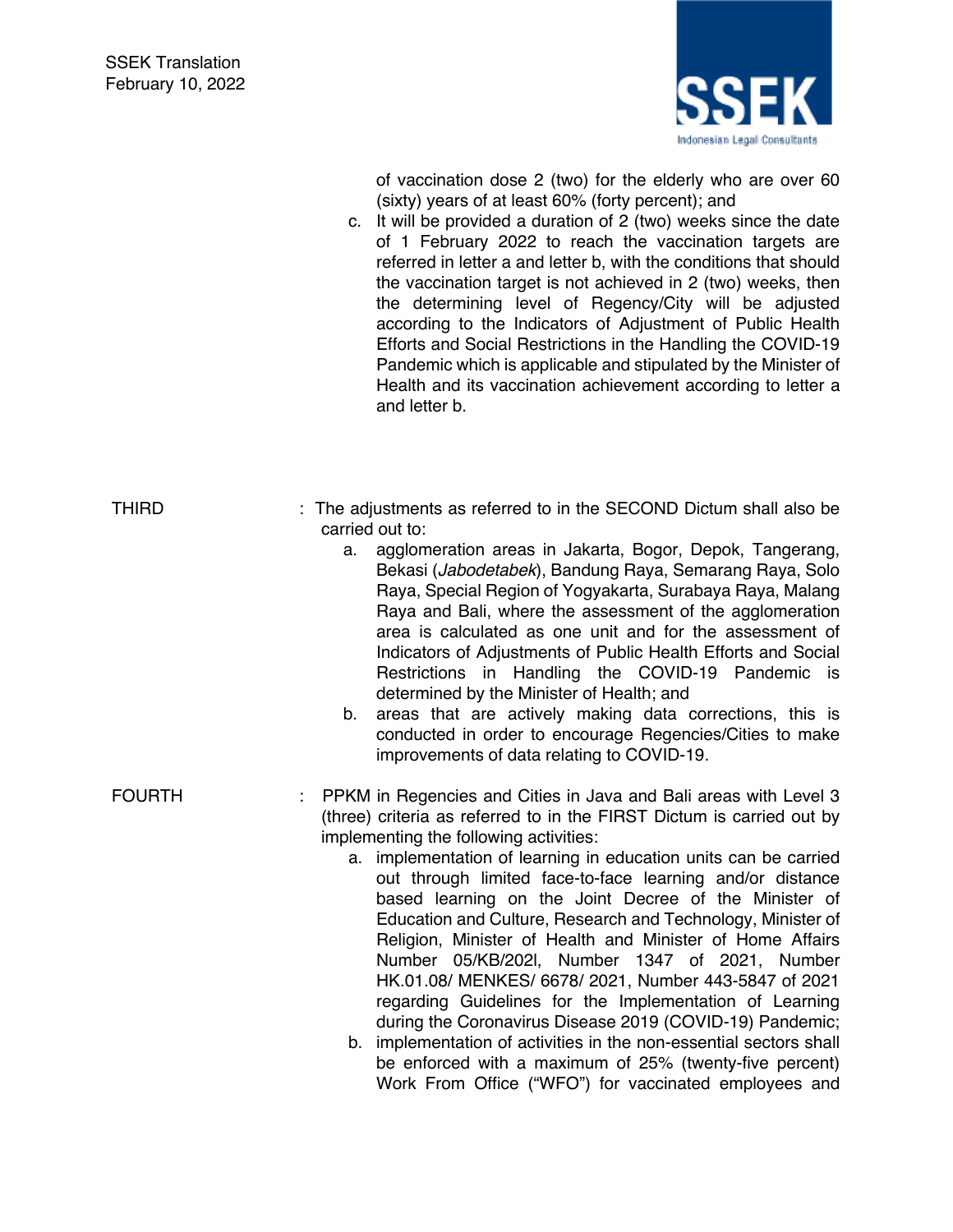

shall be required to use the *PeduliLindungi* application at the entrance and exit of the workplace;

- c. implementation of activities in the following sectors:
	- 1) essential such as:
		- a) finance and banking only include insurance, bank, pawnshop, futures exchange, pension fund, and financial institutions (oriented to physical service with the customers);
		- b) capital market (oriented to service with the customers and the well running of capital market operations);
		- c) information and communication technology including cellular operator, data centre, internet, post, media related to information dissemination to the public;
		- d) non-quarantine handling hotels; and
		- e) export-oriented industries and its support where the company must present proof of the Export of Goods Declaration (*Pemberitahuan Ekspor Barang* or "PEB") document samples for the last 12 (twelve) months or other documents indicating an export plan and shall have an Industrial Activity Mobility and Operational Permit (*Izin Operasional dan Mobilitas Kegiatan Industri* or "**IOMKI**") with due observance of technical arrangements from the Ministry of Industry, may operate with the following conditions:

may operate with the following conditions

- a) for letter a) may operate with a maximum capacity of 50% (fifty percent) staff for the locations related to public services as well as 25% (twenty-five percent) for the office administration services for operational support;
- b) for letter b) to letter c) may operate with a maximum capacity of 50% (fifty percent) staff;
- c) for letter d):
	- (1) required to use the *PeduliLindungi* application to screen all employees and visitors and only visitors within the Green category in the *PeduliLindungi* application may enter unless they cannot be vaccinated for health reasons;
	- (2) maximum capacity of 50% (fifty percent);
	- (3) fitness centre/gym facilities, gathering room facilities/conference room/meeting rooms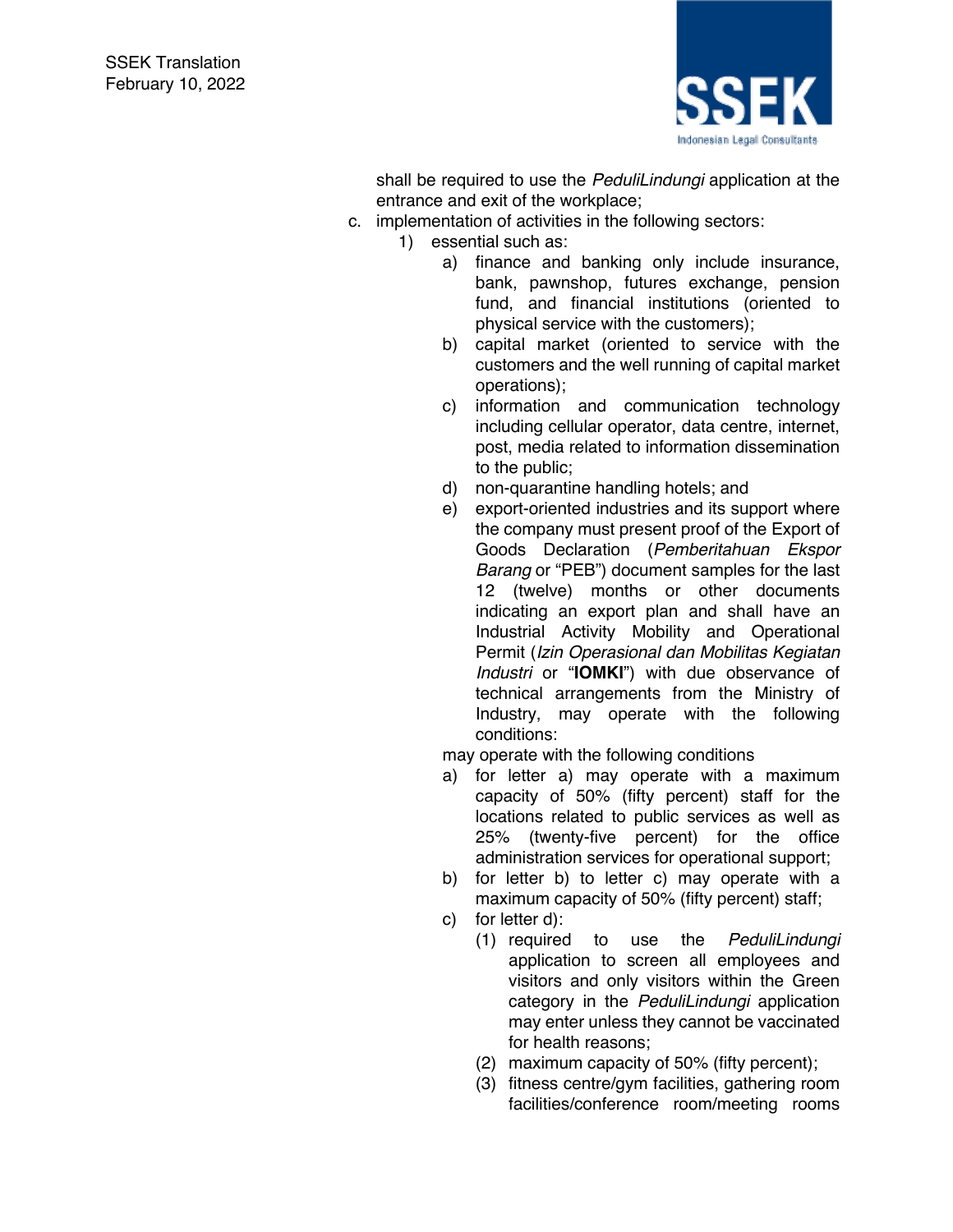

and large-capacity meeting rooms/ballrooms are allowed to open by using the *PeduliLindungi* application and a maximum capacity of 25% (twenty five percent), as well as the provision of food and beverages at gathering room facilities/conference room/meeting room, and large-capacity meeting room/ballrooms shall be served in a box and no buffet; and

- (4) children under 12 (twelve) years old must show a negative result of Antigen (D-1)/PCR (D-2),
- d) for letter e):
	- (1) may only operate by shift arrangements with a maximum capacity of 75% (seventy five percent) of staff for each shift only in production facilities/factories;
	- (2) 25% (twenty five percent) for office administration services for operational support;
	- (3) number (1) (one) and number (2) (two) are carried out by implementing health protocols;
	- (4) required to use the *PeduliLindungi* application for entry and exit arrangements; and
	- (5) non-concurrent employee meals time,
- 2) essential in the government sector shall follow the technical provisions issued by the Minister of Empowerment of State Apparatus and Bureaucratic Reform;
- 3) critical, such as:
	- a) health;
		- b) security and order;
		- c) disaster management;
	- d) energy;
	- e) logistics, postal, transportation, and distribution especially for the public's basic needs;
	- f) food and beverage industry and its support, including for livestock and pets;
	- g) fertilizer and petrochemicals;
	- h) cement and building materials;
	- i) national vital objects;
	- j) national strategic projects;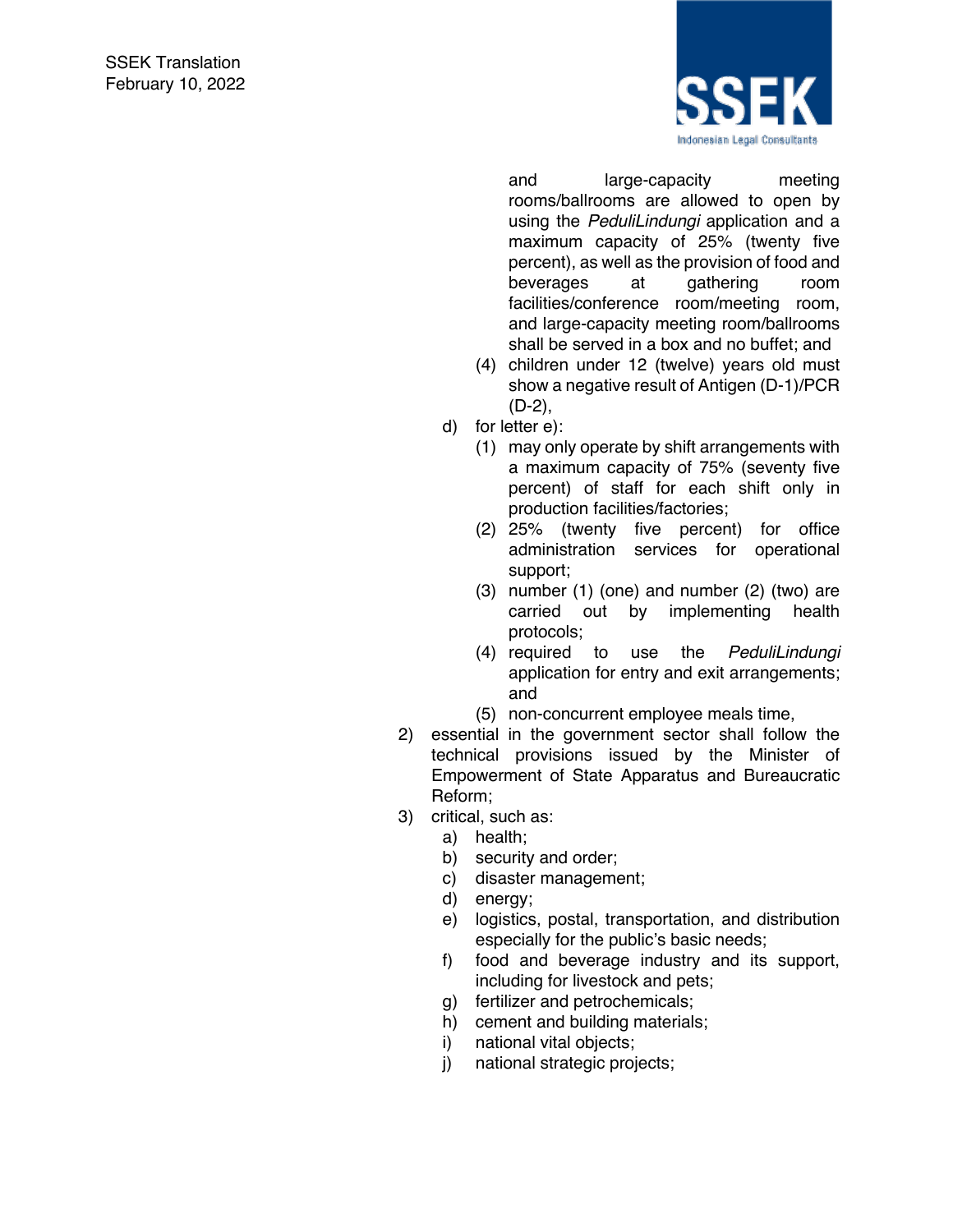

- k) construction (public infrastructure including telecommunications and broadcasting infrastructure);
- l) basic utilities (electricity, water, and waste management)

may be operated with the following conditions:

- a) for letter a) may operate 100% (one hundred percent) of staff without any exceptions, including the Integrated Service Post (*Posyandu*) as a part of the effort to provide essential health services for the community to operate 100% (one hundred percent) without any exceptions;
- b) for letter b) may operate 100% (one hundred percent) of the staff without any exceptions;
- c) for letter c) to letter l) may operate 100% (one hundred percent) of maximum staff, only in production/construction/service facilities to the community and for office administration services to support operations, a maximum of 25% (twenty five percent) staff is implemented;
- d) companies included in the sector of letter d), e), f), g), h), k), and l) are required to use the *PeduliLindungi* application to screen all employees and visitors who enter production/construction facilities / service and office administration area; and
- e) companies that are included in the sector category according to letter c must obtain a recommendation from the technical ministry of sector development before being able to gain access to use the *PeduliLindungi* application,
- 4) For supermarkets, hypermarkets, traditional markets, grocery stores and supermarkets that sell daily necessities, the operating hours are limited to 21.00 local time with a visitor capacity of 60% (sixty percent);
- 5) for supermarkets and hypermarkets must use the *PeduliLindungi* application which has started since September 14, 2021 and only visitors with the Green category in the PeduliLindungi application may enter unless they cannot be vaccinated for health reasons;
- 6) for pharmacies and drugstores can be open for 24 (twenty-four) hours,
- d. community's market which sells non-daily necessities may operate with a maximum capacity of 60% (sixty percent) and with an operating hour until 20.00 local time;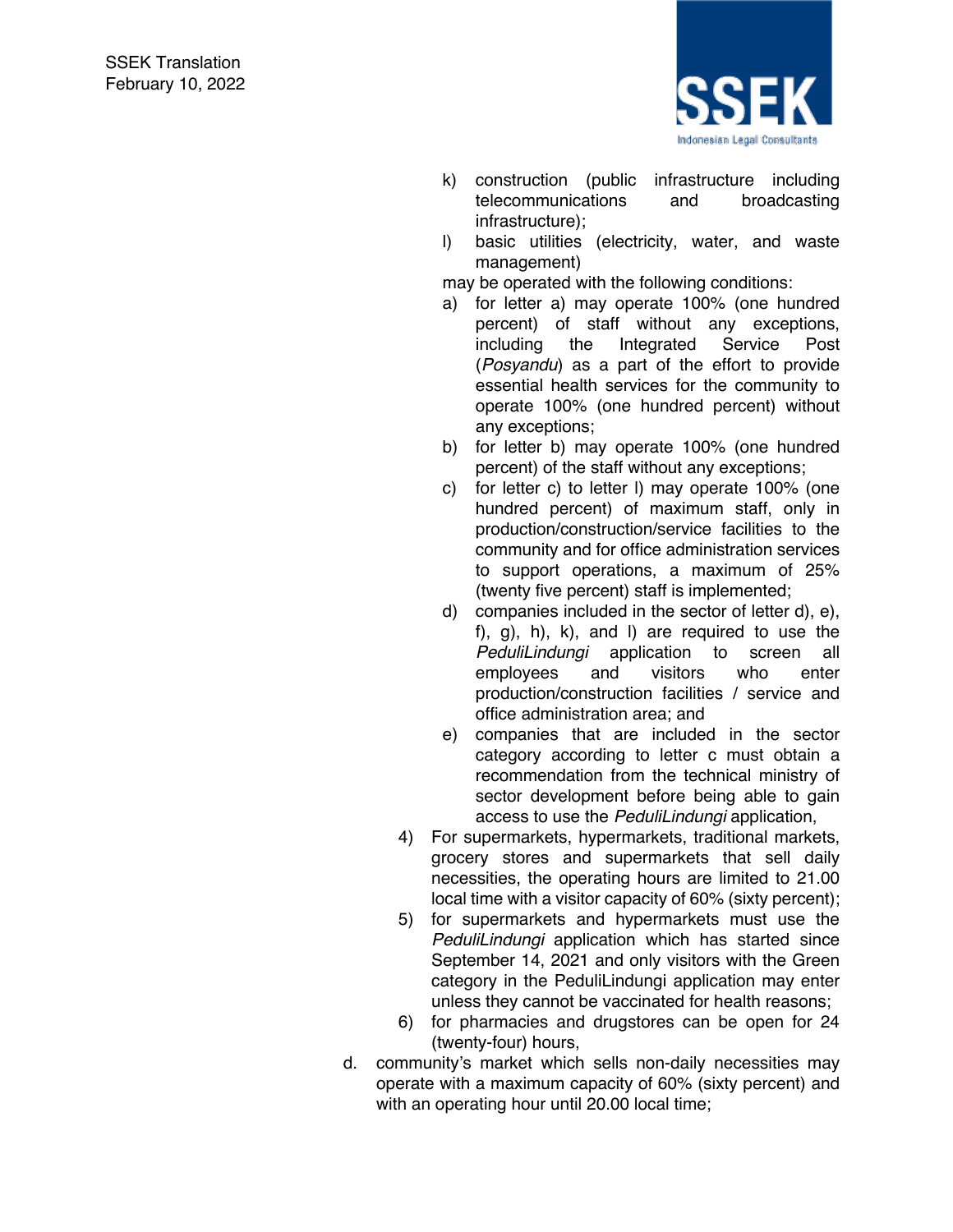

- e. street vendors, grocery stores, voucher agents/outlets, barbershops, laundry, hawkers, small workshops, vehicle washes, and others with its kind are allowed to open by implementing strict health protocols until 21.00 local time which technical regulations are carried out by the Regional Government;
- f. implementation of dining/drinking activities in public places:
	- 1) food stalls/*warteg*, street vendors, hawker stalls, and its kind are allowed to open with strict health protocols until 21.00 local time with a maximum capacity of 60% (sixty percent) and a maximum of 60 (sixty) minutes of mealtime;
	- 2) restaurants/ diners, cafes that are located in buildings/shops or open areas, both those located in separate locations and those located in shopping centres/malls are allowed to open with the following conditions:
		- a) with strict health protocols until 21.00 local time;
		- b) with a maximum capacity of 60% (sixty percent);
		- c) one table for a maximum of 2 (two) people;
		- d) maximum mealtime is 60 (sixty) minutes;
		- e) required to use the *PeduliLindungi* application to screen all visitors and employees and only visitors with the Green category in the *PeduliLindungi* application may enter unless they cannot be vaccinated for health reasons,
	- 3) restaurants/diners, cafes with operating hours which starts at night may operate with the following conditions:
		- a) with strict health protocols and operating hours from 18.00 to maximum 00.00 local time;
		- b) with a maximum capacity of 25% (twenty five percent);
		- c) one table for a maximum of 2 (two) people;
		- d) maximum meal time is 60 (sixty) minute; and
		- e) required to use the *PeduliLindungi* application to screen all visitors and employees and only visitors the Green category in the PeduliLindungi application may enter unless they cannot be vaccinated for health reasons,
	- 4) technical arrangements for points 1) to 3) shall be regulated by the Regional Government,
- g. activities in shopping centres/malls/trade centres may be opened with the following conditions:
	- 1) maximum capacity of 60% (sixty percent) and operating hours until 21.00 local time with due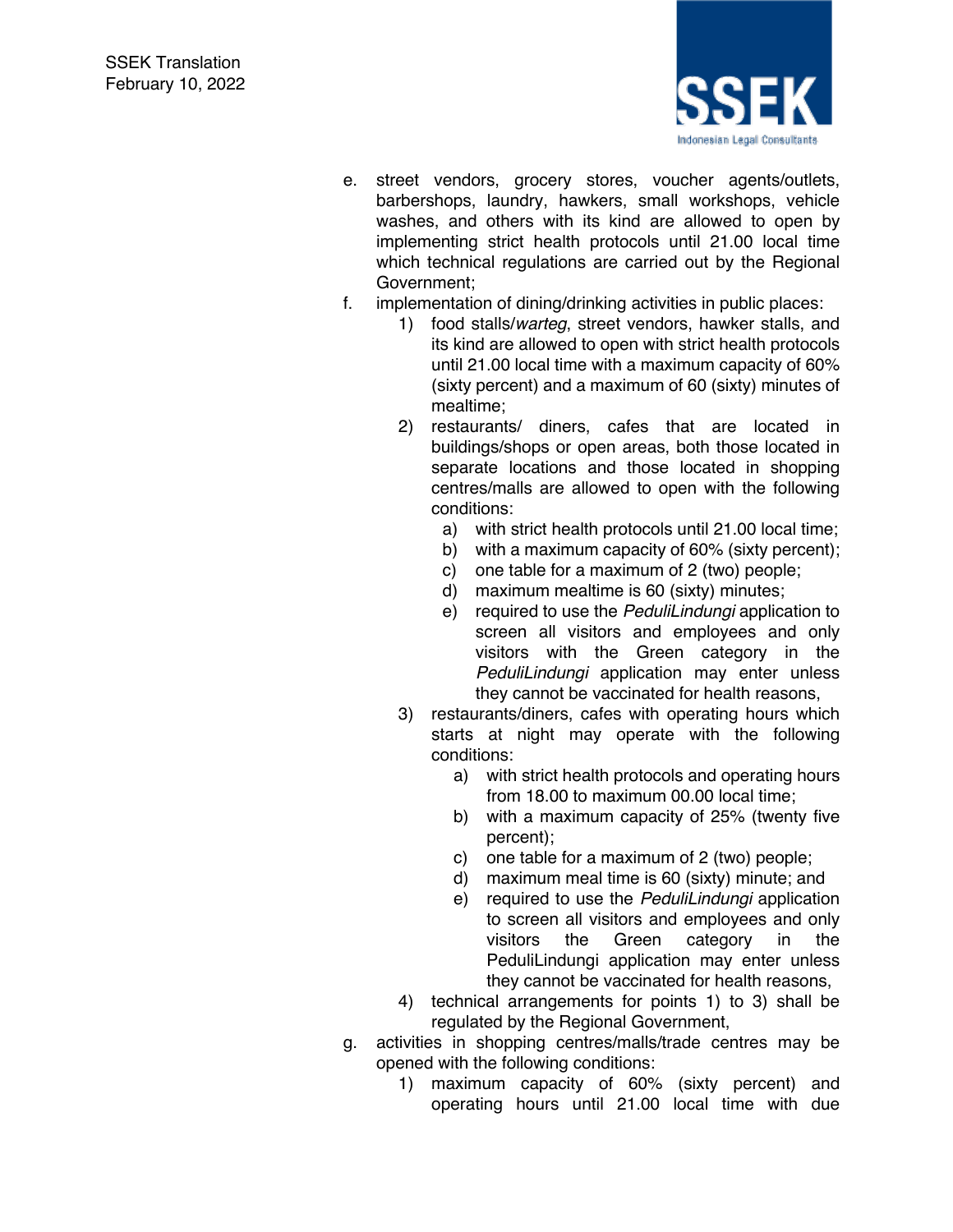

observance of the provisions in letter c.4) and letter f.2) and is carried out by implementing the health protocol regulated by the Ministry of Trade;

- 2) required to use the *PeduliLindungi* application to screen all visitors and employees of the related shopping centre/mall/trade centre and only visitors with the Green category in the *PeduliLindungi* application may enter unless they cannot be vaccinated for health reasons;
- 3) children under 12 (twelve) years old are required to be accompanied by parents and demonstrate proof of a minimum first dose of vaccination;
- 4) children's playgrounds, and entertainment venues in shopping centres/malls/trade centres are permitted to open with a maximum capacity of 35% (thirty five percent) with a requirement of demonstrating proof of full vaccination for each child who enters;
- 5) cinemas may operate under the following conditions:
	- a) required to use the *PeduliLindungi* application to screen all visitors and employees;
	- b) maximum capacity of 50% (fifty percent) and only visitors with the Green category in the *PeduliLindungi* application may enter unless they cannot be vaccinated for health reasons;
	- c) children under 12 (twelve) years old required to be accompanied by parents and demonstrate proof of a minimum first dose of vaccination;
	- d) restaurants/diners and cafes within the cinema area are permitted to receive dine-in with a maximum capacity of 50% (fifty percent) and a maximum mealtime of 60 (sixty) minutes; and
	- e) following the health protocols regulated by the Ministry of Tourism and Creative Economy and the Ministry of Health,
- h. implementation of construction activities for public infrastructure (construction sites and project sites) shall 100% (one hundred percent) operate and non-public infrastructure construction is permitted a maximum of 50% (fifty percent) from maximum capacity by implementing stricter health protocols;
- i. places of worship (Mosques, Prayer Rooms, Churches, Temples (Pura), Viharas and Temples (Klenteng) as well as other public places that function as places of worship) shall hold congregational worship/religious activities during the implementation of Level 3 (three) PPKM with a maximum capacity of 50% (fifty percent) from capacity by implementing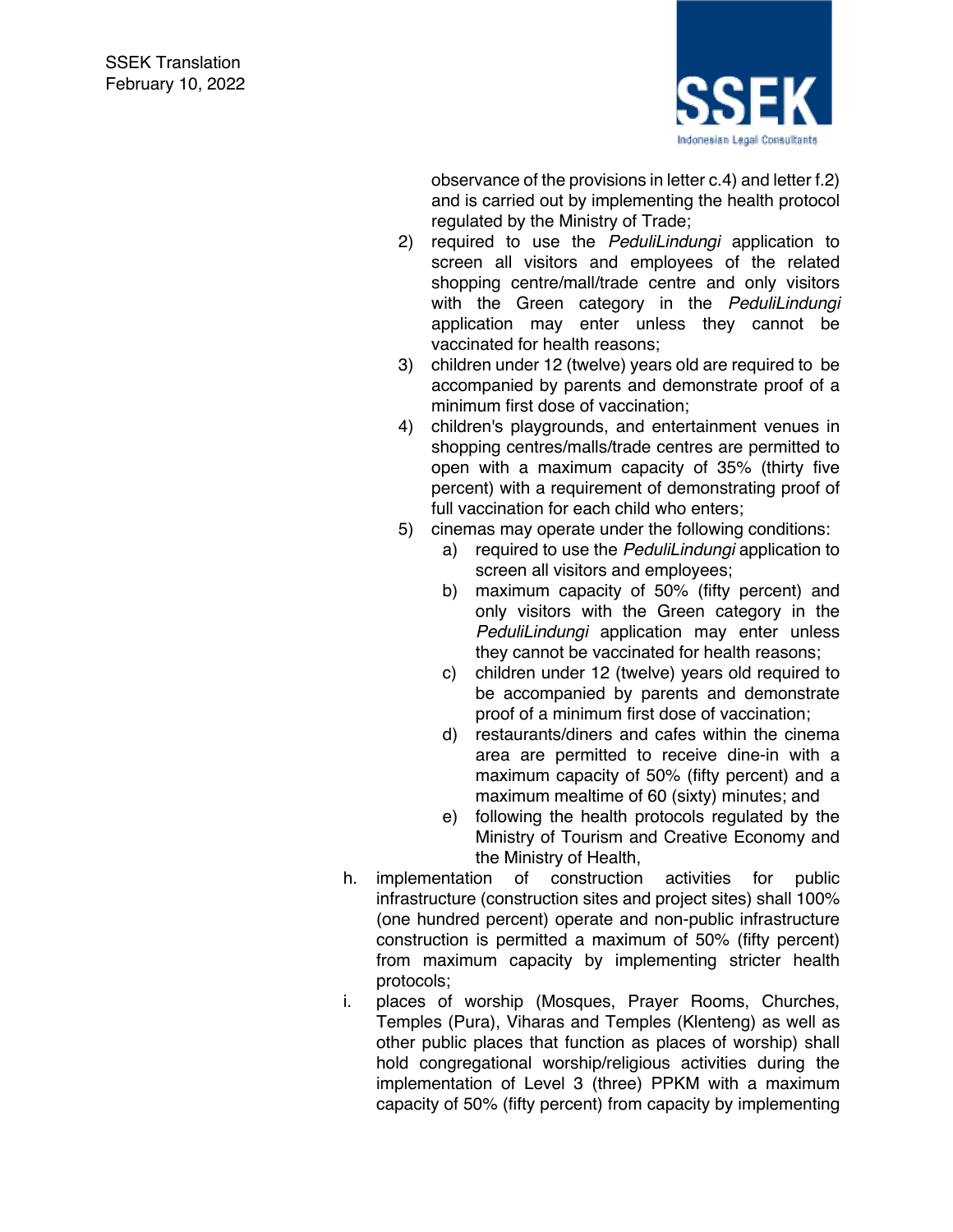

stricter health protocols in accordance with technical provisions from the Ministry of Religions

- j. public facilities (public areas, public parks, public tourist attractions and other public areas) are opened with a maximum capacity of 25% (twenty five percent), with the following conditions:
	- (1) shall follow the health protocols regulated by the Ministry of Tourism and Creative Economy, and the Ministry of Health;
	- (2) required to use the *PeduliLindungi* application to screen all visitors and employees and only visitors with the Green category in the *PeduliLindungi* application may enter unless they cannot be vaccinated for health reasons;
	- (3) children under the age of 12 (twelve) years are prohibited from entering the tourist attractions where this trial is conducted; and
	- (4) the odd even implementation along the road to and from tourist sites starting Friday at 12.00 to Sunday at 18.00 local time,
- k. arts, cultural, sports and social activities (locations of art, culture, sports facilities, and social activities that may cause crowds and masses) are opened/practicable with a capacity of 25% (twenty five percent), while implementing stricter health protocols and are also required to use the *PeduliLindungi* application to screen all visitors and employees and only visitors with the Green category in the *PeduliLindungi* application may enter unless they cannot be vaccinated for health reasons;
- l. activities in the fitness centre/gym are allowed to open with a maximum capacity of 25% (twenty five percent) by implementing stricter health protocols and must use the *PeduliLindungi* application and only visitors with the Green category in the *PeduliLindungi* application may enter unless they cannot be vaccinated for health reasons;
- m. public transportation (public vehicles, mass transportation, taxis (conventional and online) and rental vehicles) is enforced with a maximum capacity setting of 70% (seventy percent) and 100% (one hundred percent) for aircraft by implementing stricter health protocols;
- n. implementation of wedding reception can be held with a maximum of 25% (twenty five percent) of the room capacity and not holding dine-ins by implementing stricter health protocols;
- o. requirements for domestic travel using personal cars, motorbikes and long-distance public transportation (airplanes,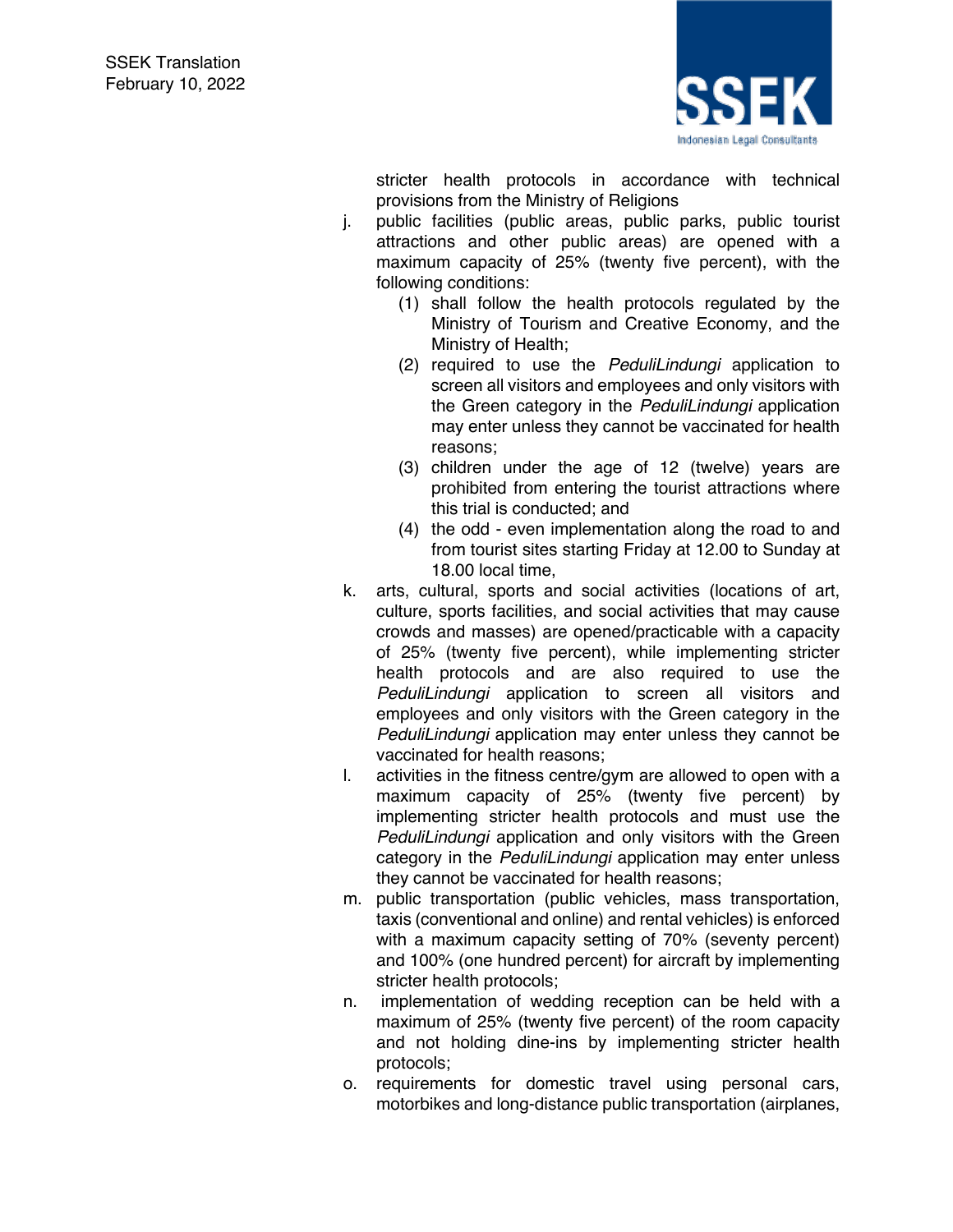

buses, ships and trains) are in accordance with the provisions stipulated by the National COVID-19 Handling Task Force;

- p. shall continue to wear a mask correctly and consistently when carrying out activities outside the home and is not permitted to use a face shield without using a mask; and
- q. the implementation of the Micro PPKM in the Red Zone Neighbourhood Unit/Community Unit (RT/RW) is still enforced by activating the Posts at every level by looking at the zoning criteria for area control.

FIFTH : PPKM in Regencies and Cities in Java and Bali areas with Level 2 (two) criteria as referred to in the FIRST Dictum is carried out by implementing the following activities:

- a. implementation of learning in education units can be carried out through limited face-to-face learning and/or distance learning based on the Joint Decree of the Minister of Education and Culture, Research and Technology, Minister of Religion, Minister of Health and Minister of Home Affairs Number 05/KB/2021, Number 1347 of 2021, Number HK.01.08/ MENKES/ 6678/2021, Number 443- 5847 of 2021 regarding Guidelines for the Implementation of Learning in the Pandemic Coronavirus Disease 2019 (COVID-19);
- b. the implementation of activities in the non-essential sector is enforced at a maximum of 50% (fifty percent) of WFO for employees who have been vaccinated and must use the *PeduliLindungi* application at the entrance and exit of the workplace;
- c. implementation of activities in the sector:
	- 1) essential, such as
		- a) finance and banking includes only insurance, banks, pawnshops, futures exchange, pension funds, and financial institutions (which are oriented to physical services with customers);
		- b) capital market (which is oriented towards customer service and the well running of capital market operations);
		- c) information and communication technology includes cellular operators, data centres, internet, media related to the dissemination of information to the public;
		- d) non-quarantine handling hotels; and
		- e) export-oriented and supporting industries where the company must present proof of sample documents for PEB for the last 12 (twelve) months or other documents indicating an export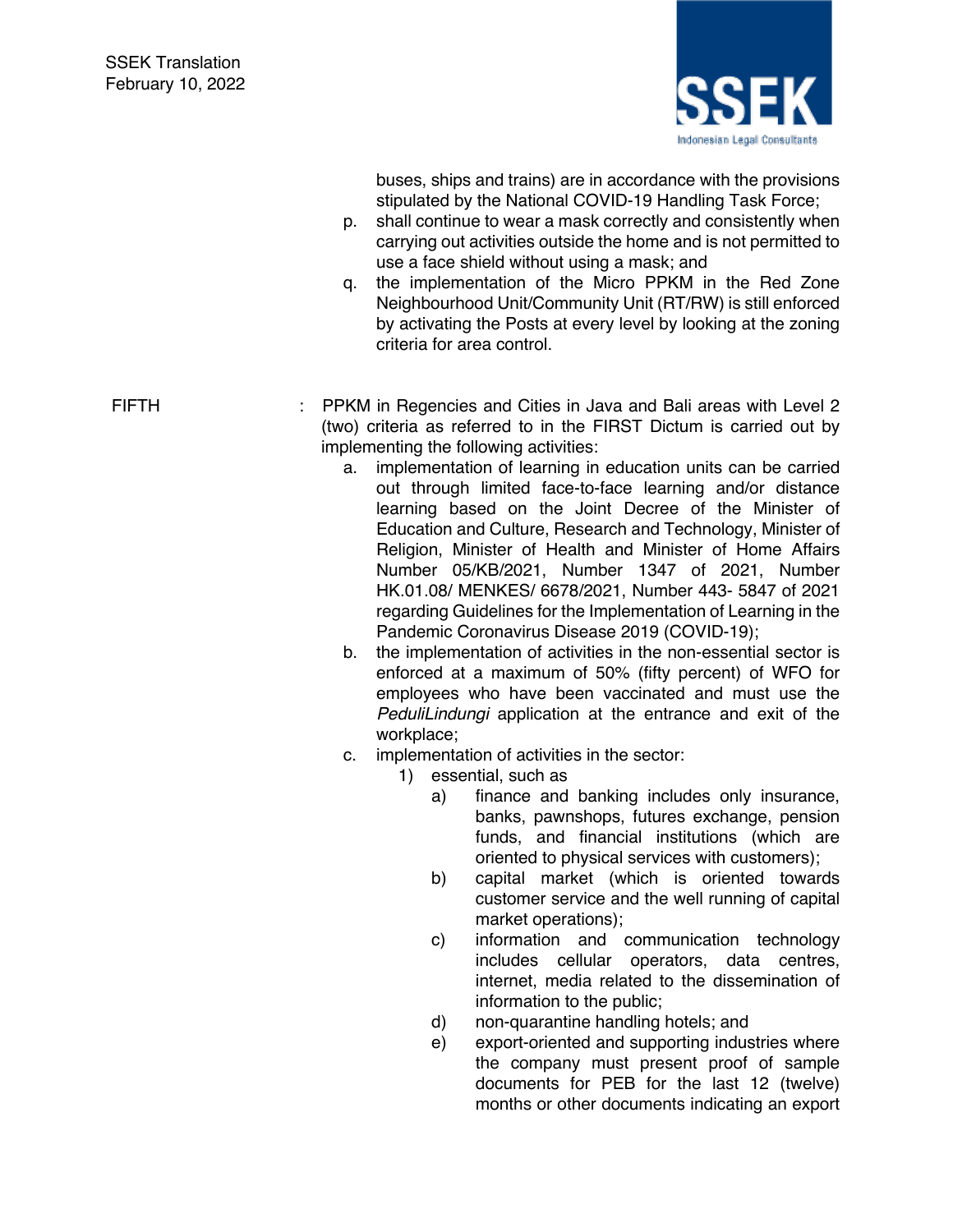

plan and shall have IOMKI, with due observance of technical arrangements from the Ministry of **Industry** 

may operate with the following conditions:

- a) for letter a) may operate with a maximum capacity of 75% (seventy five percent) staff for locations related to services to the public, as well as 50% (fifty percent) for office administration services for operational support;
- b) for letter b) to letter may operate with a maximum capacity of 75% (seventy five percent) staff; and c) c) for letter d)
	- (1) required to use the *PeduliLindungi* application to screen all employees and visitors and only visitors with the Green category in the *PeduliLindungi* application may enter unless they cannot be vaccinated for health reasons;
	- (2) maximum capacity of 50% (fifty percent);
	- (3) fitness centre/gym, gathering room facilities/conference room/meeting rooms, and large-capacity meeting rooms/ballrooms are allowed to operate using the *PeduliLindungi* application and a maximum capacity of 50% (fifty percent), as well as the provision of food and beverages at gathering room facilities/conference room/meeting rooms and large-capacity meeting rooms/ballrooms must be served in a box and no buffet;
	- (4) children under the age of 12 (twelve) years must show a negative result of Antigen (H-1)/PCR (H-2),
	- d) for letter e):
		- (1) Can only operate with shift arrangements with a maximum capacity of 75% (seventy five percent) of staff for each shift only in production facilities/factories;
		- (2) 50% (fifty percent) of office administration services to support operations;
		- (3) Number (1) (one) and number (2) (two) are carried out by applying Health protocol;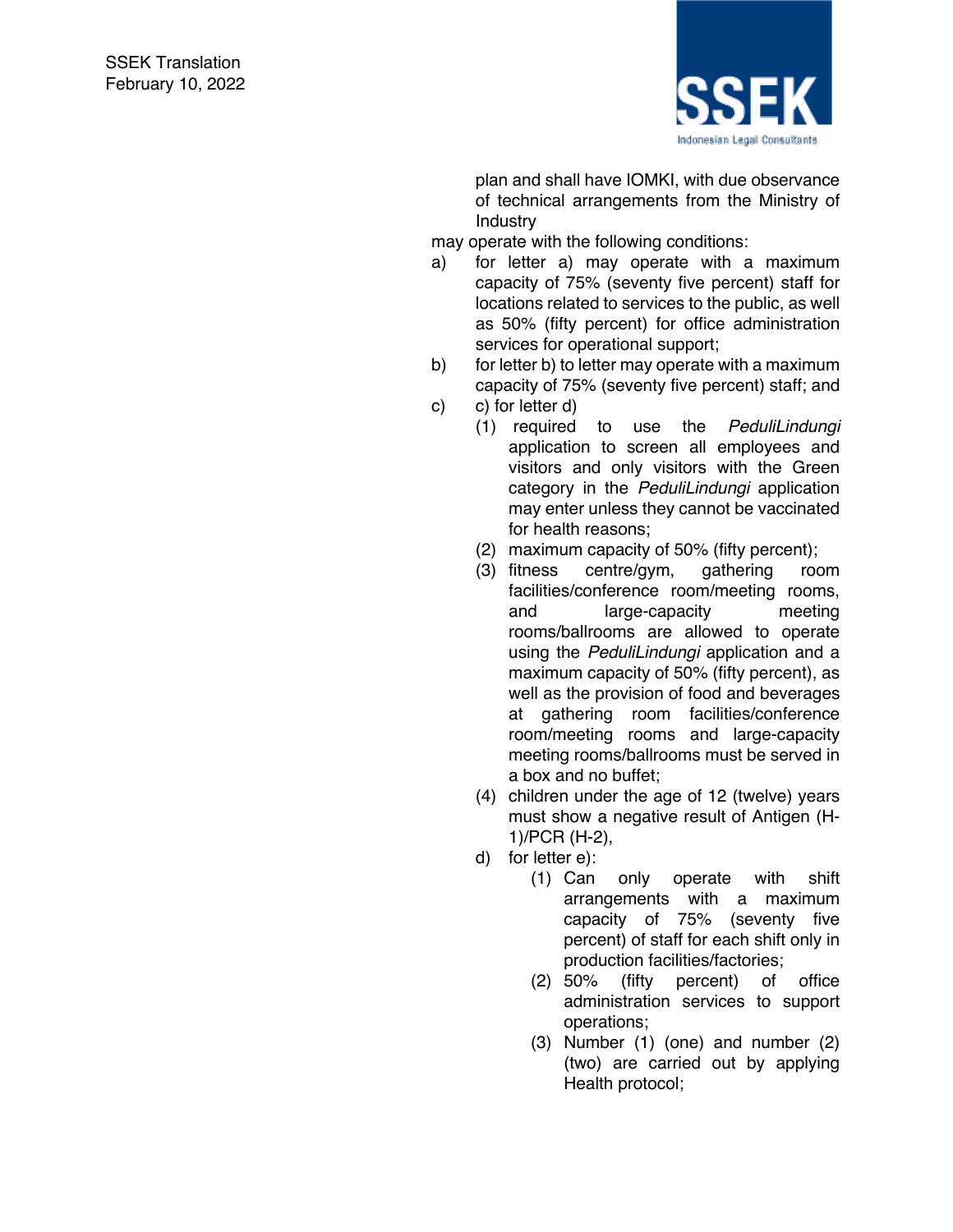

- (4) Must use the *PeduliLindugungi* application, entry and exit arrangements; and
- (5) Meal time for employees must not all be at the same time
- 2) Essential in the government sector following the technical provisions issued by the Ministry of Administrative Reform and bureaucratic reform;
- 3) Critical such as:
	- a. Health
	- b. Security
	- c. Disaster management
	- d. Energy
	- e. Logistics, postal, transportation and distribution especially for the basic needs of the community;
	- f. Food and beverages and their supports, including for livestock/ pets;
	- g. Fertilizers and petrochemicals;
	- h. Cement and building materials;
	- i. National vital objects;
	- j. National strategic projects;
	- k. Construction (public infrastructure including telecommunications infrastructure and broadcasting); and
	- l. Basic utilities (electricity, water and waste management)

can operate with the following conditions:

- a) for letter a) can operate 100% (one hundred percent) staff without any exceptions, including the Integrated Service Post (*Posyandu*) as part of the effort to provide essential health services to the community so that they operate 100% (one hundred percent) without any exceptions;
- b) for letter b) can operate 100% (one hundred percent) staff without any exceptions;
- c) for letter c) up to letter l) can operate 100% (one hundred percent) of maximum staff, only in production/construction/community service facilities or office administration support operations, enforced a maximum of 50% (fifty percent) of staff;
- d) companies included in the sector in letter d), e), f), f), h), k), l) are required to use the *PeduliLindungi* application which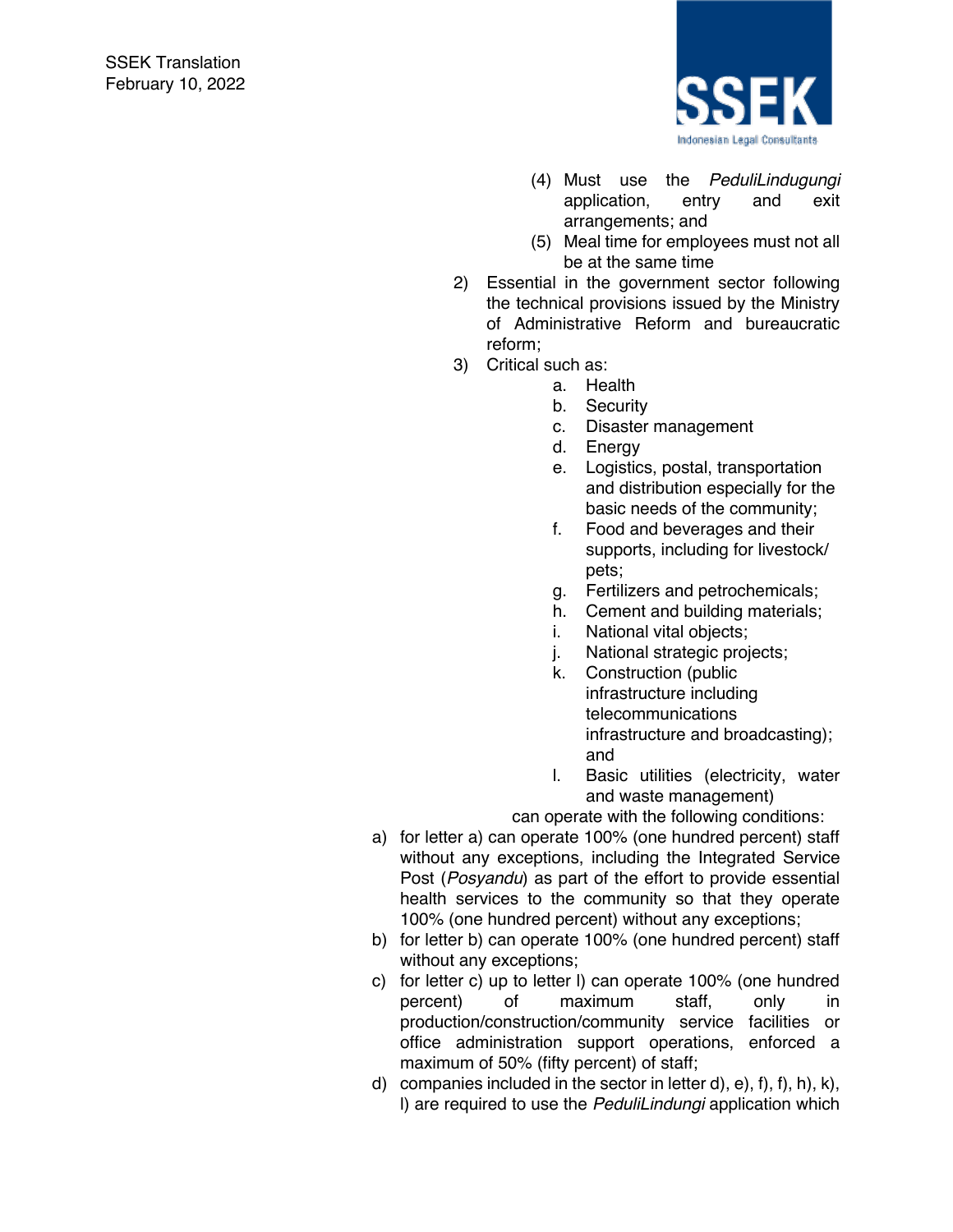

has started since 7 September 2021 to screen all employees and visitors who enter production/construction/service facilities and office administration areas; and

- e) companies that are included in the category of sectors according to letter c are required to obtain a recommendation from the technical ministry of sector guidance before they can gain access to use the *PeduliLindungi* application
- 4) for supermarkets, hypermarkets, traditional markets, grocery stores and supermarkets that sell daily necessities, operating hours are limited to 21.00 local time with a visitor capacity of 75% (seventy five percent);
- 5) supermarkets, and hypermarkets are required to use the *PeduliLindungi* application has started since September 14, 2021 and only visitors with the Green category in the *PeduliLindungi* application may enter unless they cannot be vaccinated for health reasons; and
- 6) for pharmacies and drug stores can be open for 24 (twenty four) hours,
- d. people's market that sells non-daily necessities can operate with a maximum capacity of 75% (seventy five percent) and operating hours up to 20.00 local time;
- e. street vendors, grocery stores, voucher agents/outlets, barbershops/barbershops, laundry, hawkers, small workshops, vehicle washes, and others of the like are allowed to open with strict health protocols up to 21.00 local time, the technical arrangements are the same. regulated by the Regional Government;
- d. implementation of eating/drinking activities in public places:
	- 1) food stalls/*warteg*, street vendors, hawker stalls and the like are allowed to open with strict health protocols up to 21.00 local time with a maximum of 75% (seventy five percent) of visitors eating capacity and a maximum meal time of 60 (sixty) minutes which technical arrangements are regulated by the Regional Government;
	- 2) restaurants/restaurants, cafes with locations located in buildings/shops or open areas either in separate locations or located in shopping centres/malls are permitted to open with the following conditions:
		- (a) with strict protocols until 21.00 local time;
		- (b) with a maximum capacity of 75% (seventy five percent);
		- (c) maximum meal time is 60 (sixty) minutes; and
		- (d) must use the *PeduliLindungi* application to screen all visitor and employees and only visitors with the Green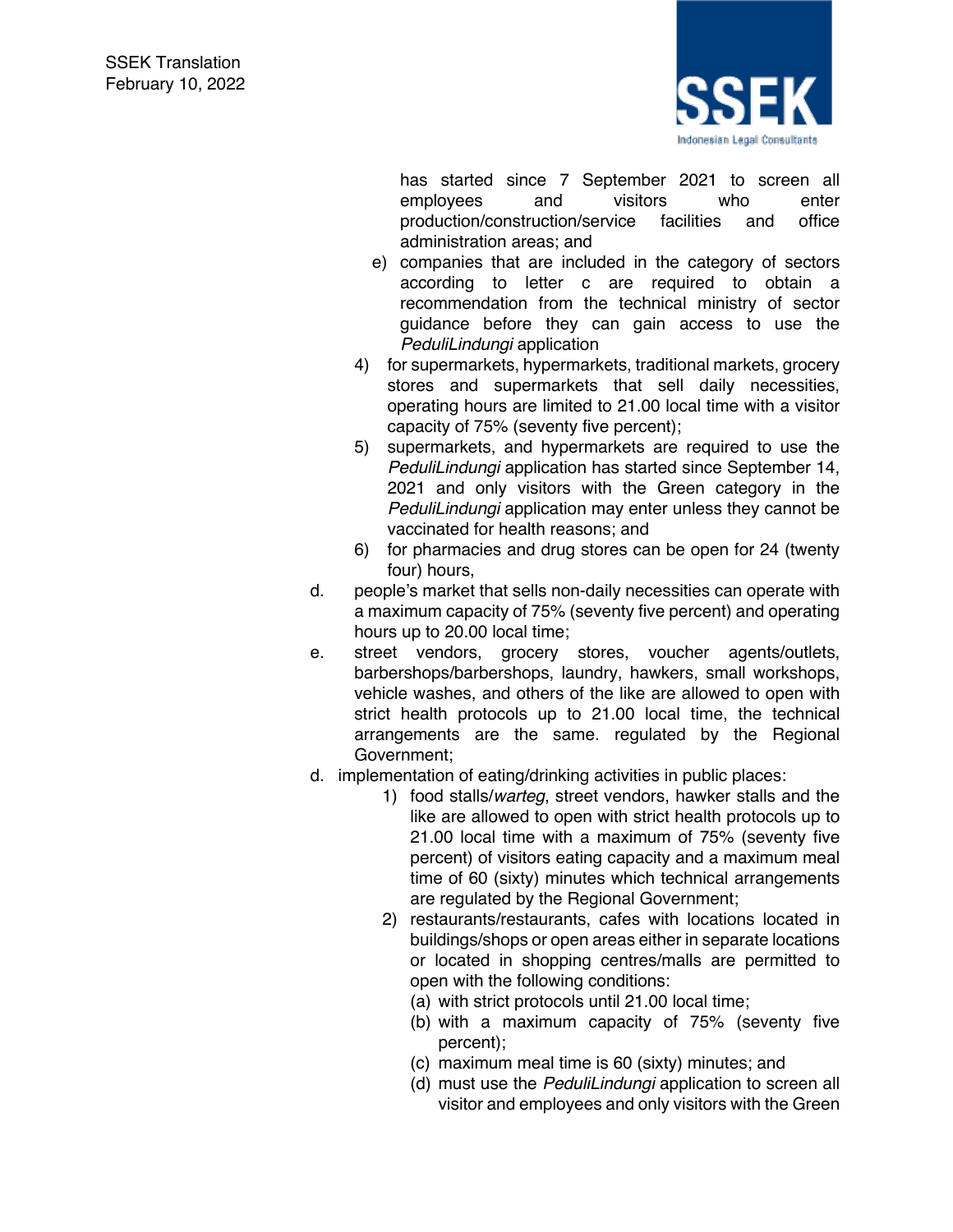

category in the *PeduliLindungi* application may enter unless they cannot be vaccinated for health reasons.

- 3) restaurants, cafes with operating hours starting at night can operate with the following conditions:
	- (a) with strict health protocols and operating hours from 18.00 to a maximum of 00.00 local time;
	- (b) with a maximum capacity of 50% (fifty percent);
	- (c) maximum meal time is 60 (sixty) minutes; and
	- (d) must use the *PeduliLindungi* application to screen all visitors and employees and only visitors with the Green category in the *PeduliLindungi* application may enter unless they cannot be vaccinated for health reasons,
- 4) technical arrangements number 1) to number 3) are regulated by the Regional Government,
- g. activities at shopping centres/malls/trading centres are opened with a maximum capacity of 75% (seventy five percent) until 21.00 local time with the following conditions:
	- 1) taking into account the provisions in letter c.4) and letter f.2);
	- 2) children under 12 (twelve) years old must be accompanied by parents and show proof of vaccination at least the first dose; and
	- 3) children's playgrounds, and entertainment venues in shopping centres/malls/trade centres are opened on condition that they show proof of a complete minimum dose of vaccination for each child who enters;
	- 4) must use the *PeduliLindungi* application for all visitors and employees and only visitors with the Green category in the *PeduliLindungi* application may enter unless they cannot be vaccinated for health reasons,
- h. Cinemas can operate under the following conditions:
	- 1) it is mandatory to use the *PeduliLindungi* application to screen all visitors and employees;
	- 2) maximum capacity of 70% (seventy percent) and only visitors with the Green category under Care Protect may enter unless they cannot be vaccinated for health reasons;
	- 3) children under 12 (twelve) years old must be accompanied by their parents and show proof of vaccination at least the first dose;
	- 4) restaurants/restaurants and cafes within the cinema area are permitted to accept dine-in with a maximum capacity of 50% (fifty percent) and a maximum meal time of 60 (sixty) minutes; and
	- 5) follow the health protocols regulated by the Ministry of Tourism and Creative Economy, and the Ministry of Health,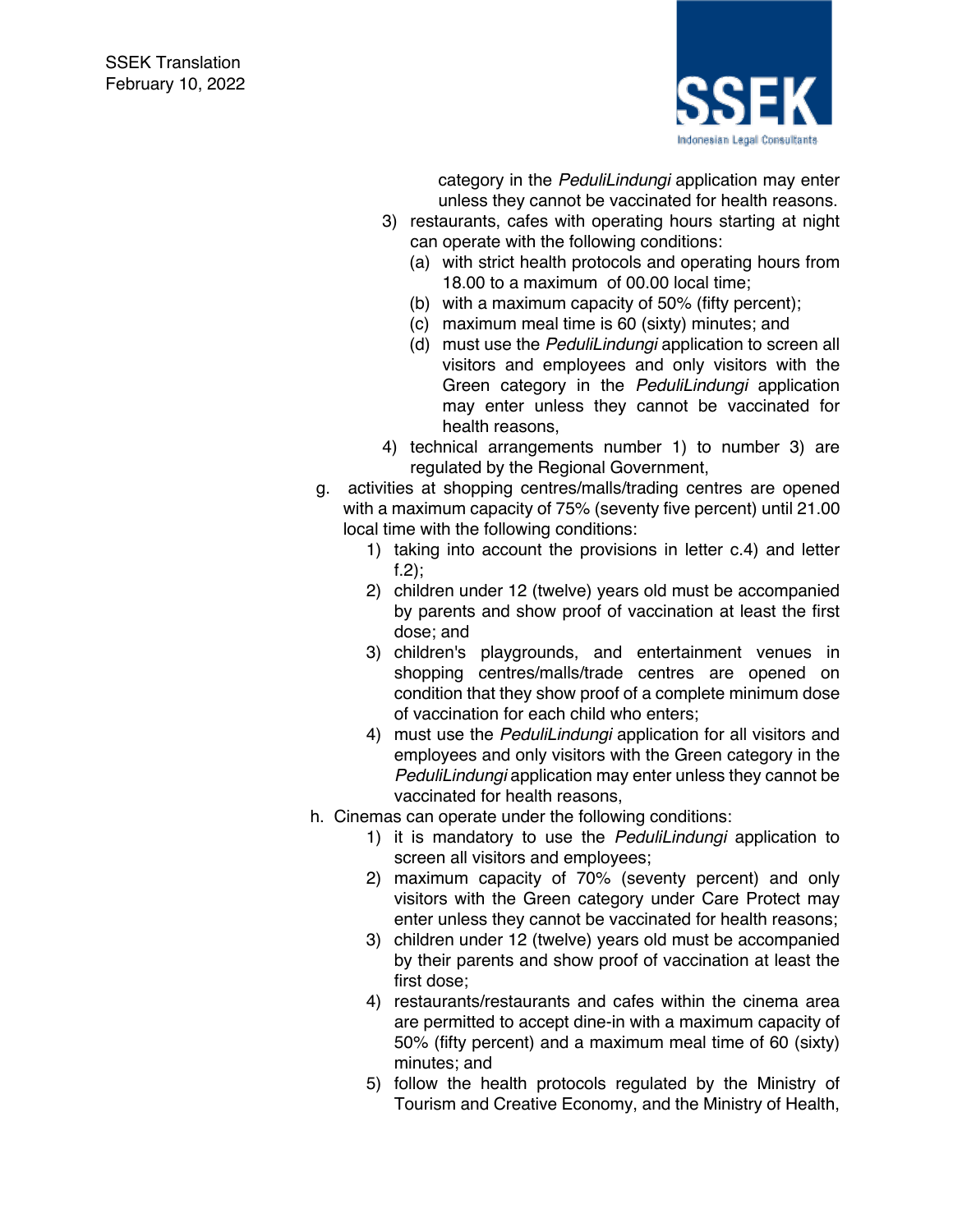

- i. implementation of construction activities for public infrastructure and private construction (construction sites and project sites) operates 100% (one hundred percent) by implementing stricter health protocols;
- j. places of worship (mosques, prayer rooms, churches, temples, temples, and pagodas and other places that function as places of worship), can hold congregational worship/religious activities during the implementation period of PPKM Level 2 (two) with a maximum of 75% (seventy five percent) ) capacity and implement health protocols more strictly and pay attention to technical provisions from the Ministry of Religion;
- k. public facilities (public areas, public parks, public tourist attractions and other public areas) are allowed to open with a maximum capacity of 50% (fifty percent) by implementing:
	- 1) follow the regulated health protocol by the Ministry of Health and/or related ministries/agencies;
	- 2) it is mandatory to use the *PeduliLindungi* application to screen all visitors and employees and only visitors with the Green category in the *PeduliLindungi* application who are allowed to enter unless they cannot be vaccinated for health reasons;
	- 3) children under 12 (twelve) years old are allowed to enter tourist attractions that have used the *PeduliLindungi* application on condition that they are accompanied by their parents and are required to show proof of vaccination at least the first dose; and
	- 4) odd even implementation along the road to and from tourist sites starting Friday at 12.00 to Sunday at 18.00 local time,
- l. arts, culture, sports and social activities (locations of arts, culture, sports facilities and social activities that can cause crowds and crowds) are allowed to open with a maximum capacity of 50% (fifty percent) by implementing stricter health protocols and are required to use the application. *PeduliLindungi* and only visitors with the Green category in the *PeduliLindungi* application may enter unless they cannot be vaccinated for health reasons;
- m. activities in the fitness centre/gym are allowed to open with a maximum capacity of 50% (fifty percent) by implementing stricter health protocols and are required to use the *PeduliLindungi* application and only visitors with the Green category in the *PeduliLindungi* application are allowed to enter unless they cannot be vaccinated for health reasons;
- n. public transportation (public transportation, mass transportation, taxis (conventional and online) and rental/rental vehicles) is enforced with a maximum capacity setting of 100% (one hundred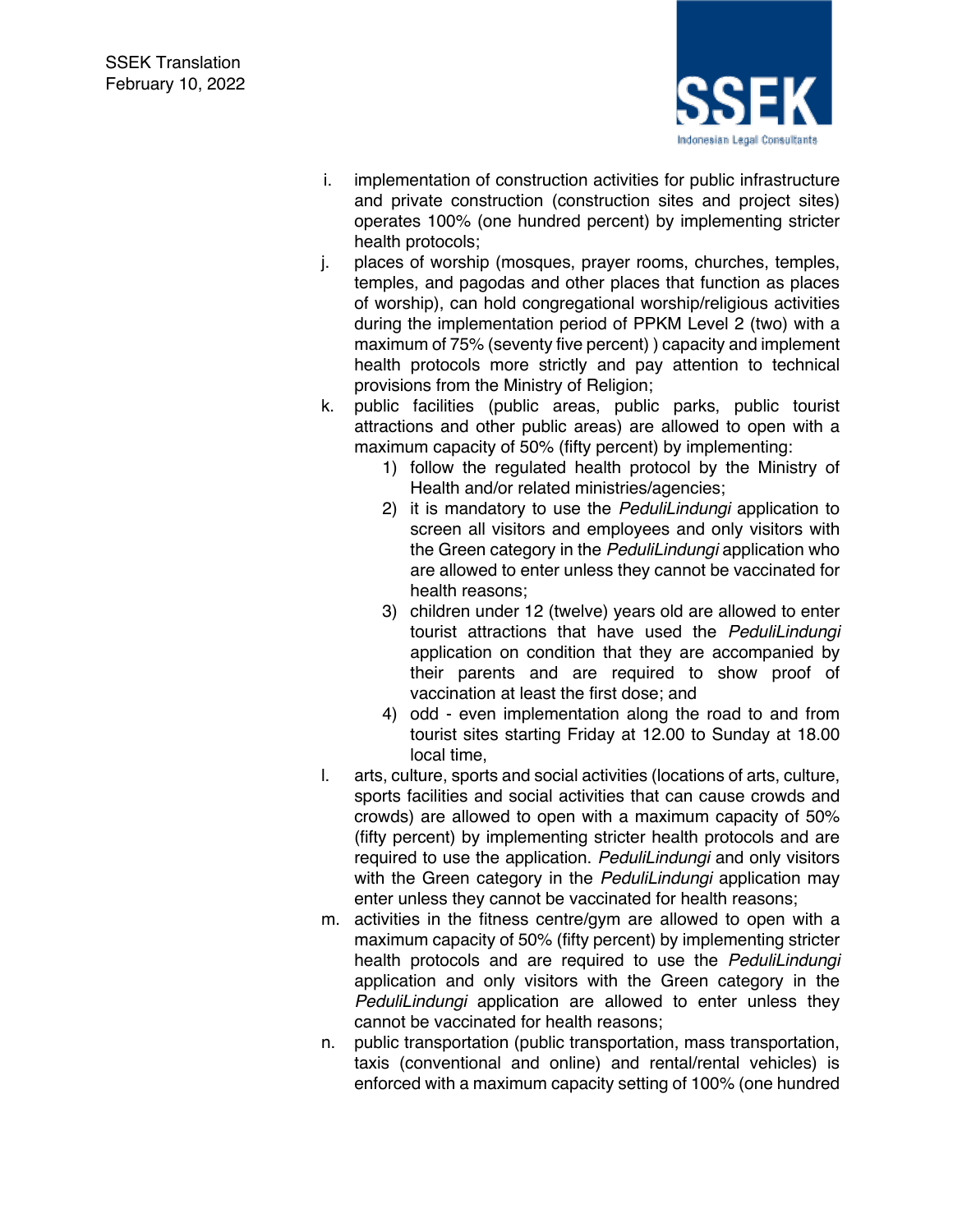

percent) and 100% (one hundred percent) for aircraft by implementing stricter health protocols;

- o. the implementation of the wedding reception can be held with a maximum of 50% (fifty percent) of the room capacity and does not hold meals on the spot;
- p. requirements for domestic travel using private cars, motorbikes and long-distance public transportation (airplanes, buses, ships, and trains) in accordance with the provisions stipulated by the National COVID-19 Handling Task Force;
- q. continue to wear a mask correctly and consistently when carrying out activities outside the home and it is not permitted to use a face shield without using a mask; and
- r. the implementation of PPKM at the RT/RW, District/Sub-district and district levels is still enforced by activating Command Posts at every level by looking at the zoning criteria for area control.

SIXTH : PPKM in Regencies and Cities in Java and Bali with Level 1 (one) criteria as referred to in the FIRST Dictum is carried out by implementing the following activities:

- a. implementation of learning in education units can be carried out through limited face-to-face learning and/or distance learning based on the Joint Decree of the Minister of Education and Culture, Research and Technology, Minister of Religion, Minister of Health and Minister of Home Affairs Number 05/KB/202l, Number 1347 of 2021 , Number HK.01.08/ MENKES/ 6678/2021, Number 443-5847 Year 2021 concerning Guidelines for the Implementation of Learning in the Pandemic Coronavirus Disease 2019 (COVID-19);
- b. the implementation of activities in the non-essential sector is enforced at a maximum of 75% (seventy five percent) Work From Office (WFO) for employees who have been vaccinated and are required to use the *PeduliLindungi* application at the entrance and exit of the workplace;
- c. implementation of activities in the sector:
	- 1) essential such as:
		- a) finance and banking only covers insurance, banks, pawnshops, futures exchanges, pension funds, and financial institutions (which are oriented to physical services with customers);
		- b) capital market (which is oriented towards customer service and the capital market operations are running well);
		- c) information and communication technology includes cellular operators, data centres,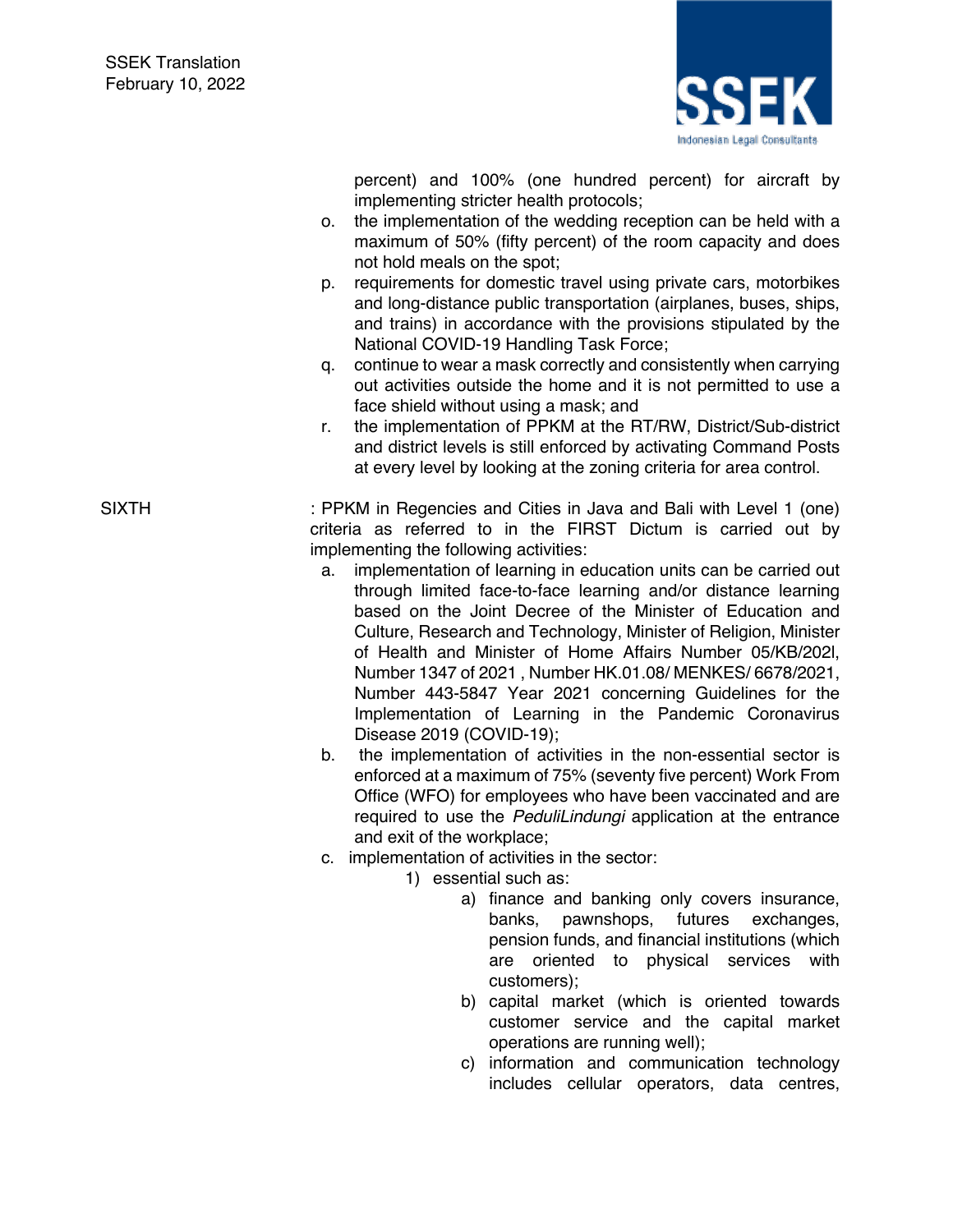

internet, media related to the dissemination of information to the public;

- d) non -quarantine handling hotels; and
- e) export -oriented and supporting industries wherein the company must show proof of sample documents for Notification of Export of Goods (PEB) for the last 12 (twelve) months or other documents indicating export plans and are required to have IOMKI with due regard to technical arrangements from the Ministry of Industry, can operate under the condition:
	- a) for letter a) can operate with a maximum capacity of 100% (one hundred percent) staff for locations related to services to the community, and 75% (seventy five percent) for office administration services to support operational;
	- b) for letter b) up to letter c) can operate with capacity a maximum of 100% (one hundred percent) of staff; and
	- c) for the letter d):
		- (1) must use the *PeduliLindungi* application to screen all employees and visitors and only visitors with the Green category in the *PeduliLindungi* application may enter unless they cannot be vaccinated for health reasons;
		- (2) maximum capacity of 100% (one hundred percent);
		- (3) fitness center/gym facilities, meeting rooms/meeting rooms/meeting rooms, and large -capacity meeting rooms/ballrooms are allowed to open using the PeduliLindung application and a maximum capacity of 100% (one hundred percent), as well as the provision of food and beverages at the meeting and meeting room facilities with large capacity/ballroom allowed buffet dishes; and
		- (4) children under the age of 12 (twelve) years must show a negative result for Antigen (H -1)/PCR (H -2)
	- d) for letter e) can only operate with shift arrangements with a maximum capacity of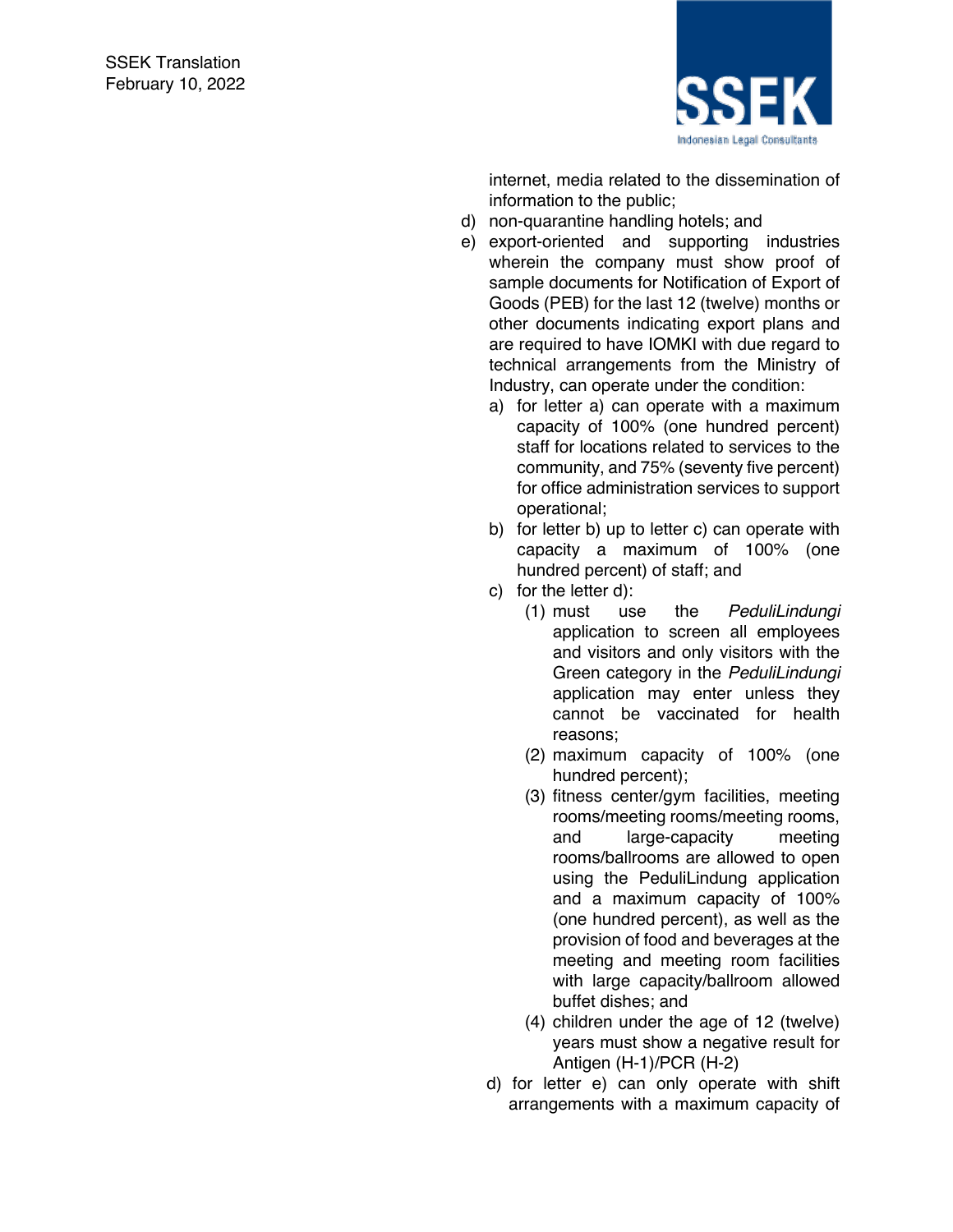

100% (one hundred percent) staff for each shift only in production facilities/factories, and 75% (seventy five percent) for office administration services to support operations, by implementing protocols health, and are required to use the *PeduliLindungi* application, arrangements for entering and leaving, as well as eating employees not at the same time,

- 2) essential in the government sector following the technical provisions issued by the Ministry of Empowerment of State Apparatus and Bureaucratic Reform,
- 3) critical such as:
	- a) health
	- b) security and order;
	- c) disaster management;
	- d) energy;
	- e) logistics, postal, transportation and distribution especially for the basic needs of the community;
	- f) food and beverages and their supports, including for livestock/pets;
	- g) fertilizers and petrochemicals;
	- h) cement and building materials
	- i) national vital objects;
	- j) national strategic projects;
	- k) construction (public infrastructure including telecommunications and broadcasting infrastructure); and
	- l) basic utilities (electricity, water and waste management)

can operate with the following conditions:

- a) for letter a) and letter b) can be operate 100% (one hundred percent) of the staff without any exceptions;
- b) for letter c) to letter l) can operate 100% (one hundred percent) of maximum staff, only in production/construction/community service facilities and for office administration supporting operations, a maximum of 75% (seventy five percent) of staff applies;
- c) companies included in the sector in letter  $(d)$ ,  $e$ ),  $f$ ),  $g$ ),  $h$ ),  $k$ ), and  $l$ ) are required to use the *PeduliLindungi* application which has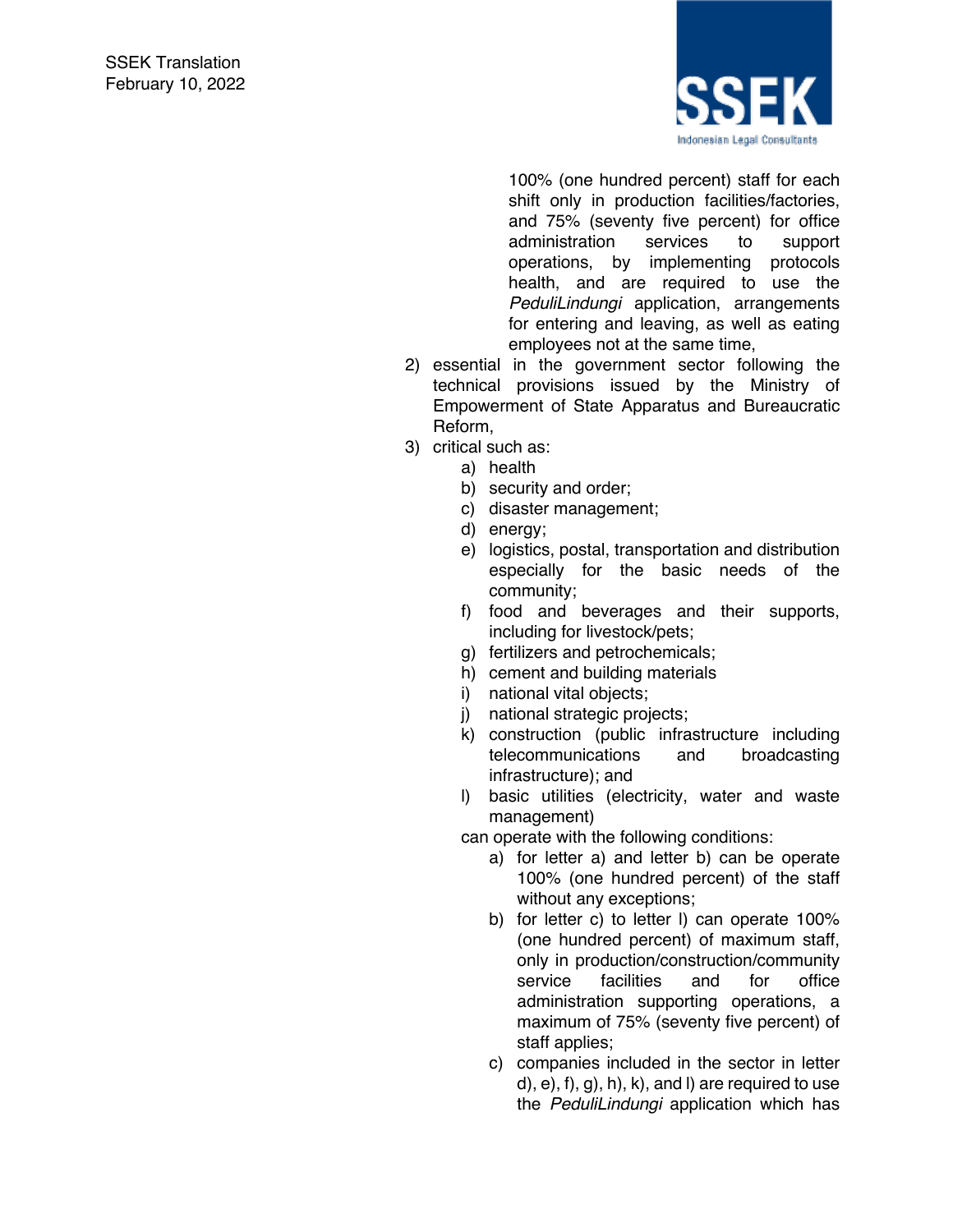

been started since 7 September 2021 to screen all employees and visitors who enter into production/construction/service facilities and office administration areas; and

- d) companies that are included in the sector category according to letter c are required to obtain a recommendation from the technical ministry of sector guidance before they can gain access to use the *PeduliLindungi* application,
- 4) for supermarkets, hypermarkets, traditional markets, grocery stores and supermarkets selling daily necessities with a visitor capacity of 100% (one hundred percent);
- 5) supermarkets and hypermarkets are required to use the I application starting on September 14, 2021 and only visitors with the Green category in the *PeduliLindungi* application may enter unless they cannot be vaccinated for health reasons; and
- 6) for pharmacies and drug stores can be open for 24 (twenty four) hours,
- d. a people's market that sells non-daily necessities can operate with a maximum capacity of 100% (one hundred percent);
- e. street vendors, grocery stores, voucher agents/outlets, barbershops, laundries, hawkers, small workshops, vehicle washers, and others that are similar are allowed to open with a Health protocol whose technical arrangements are regulated by the Regional Government;
- f. implementation of eating/drinking activities in public places:
	- 1) food stalls/*warteg*, street vendors, hawker stalls and the like are allowed to open with strict health protocols up to 22.00 local time with a maximum of 100% (one hundred percent) of visitors eating out of capacity which technical arrangements are regulated by the Regional Government;
	- 2) restaurants/ cafes with locations located in buildings/shops or open areas either in separate locations or located in shopping centres/malls are permitted to open with the following conditions:
		- a) with strict health protocols until 22.00 local time;
		- b) with a maximum capacity of 100% (one hundred percent); and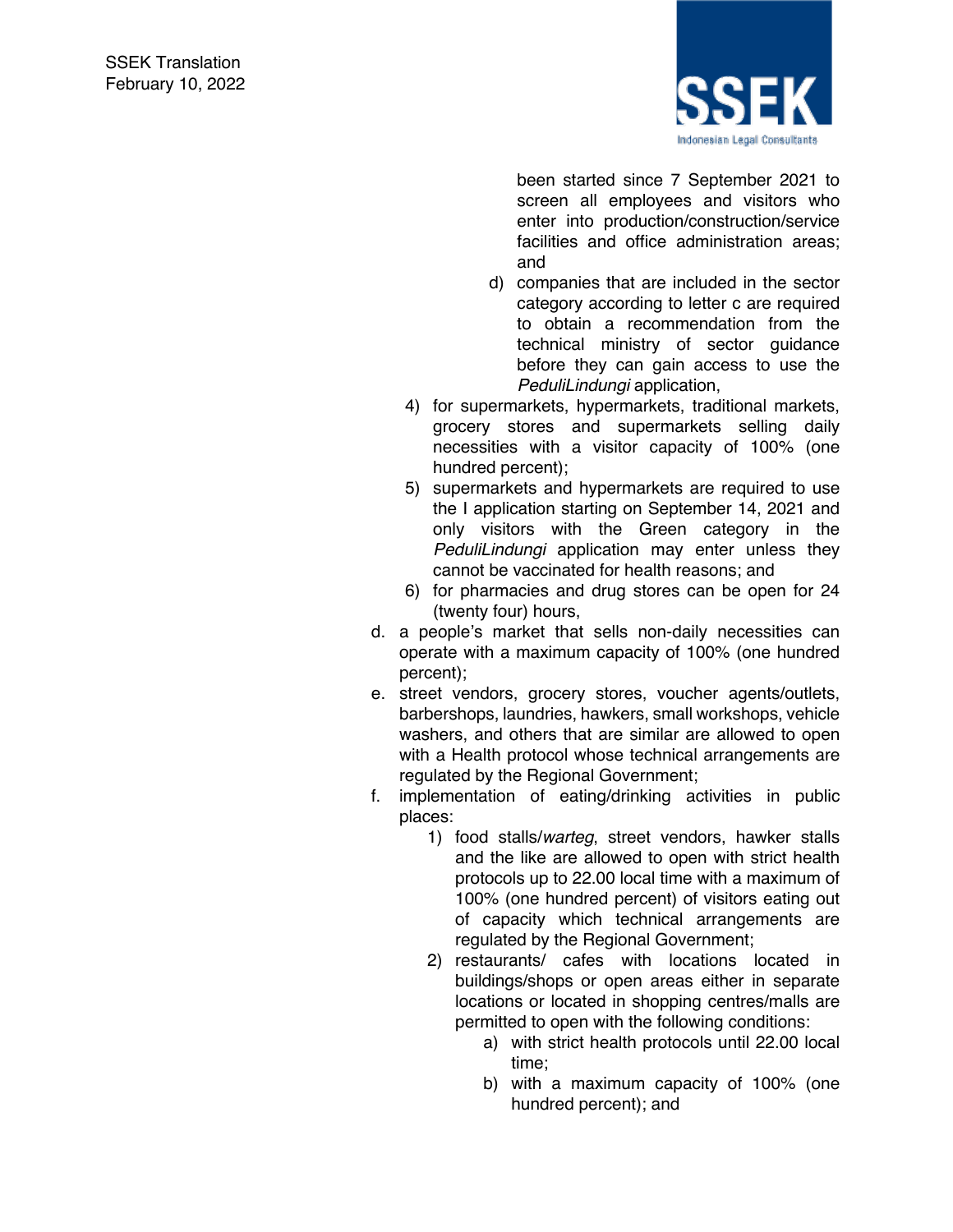

- c) must use the *PeduliLindungi* application to screen all visitors and employees and only visitors with the Green category in the *PeduliLindungi* application may enter unless they cannot be vaccinated for health reasons,
- 3) restaurants/cafes with operating hours starting at night can operate with the following conditions:
	- a) with strict health protocols and operating hours from 18.00 to a maximum of 00.00 local time;
	- b) with a maximum capacity of 75% (seventy five percent); and
	- c) must use the *PeduliLindungi* application to screen all visitors and employees and only visitors with the Green category in the *PeduliLindungi* application may enter unless they cannot be vaccinated for health reasons,
- g. activities at shopping centres/malls/trading centres are opened with a maximum capacity of 100% (one hundred percent) until 22.00 local time with the following conditions:
	- 1) pay attention to the provisions in letter c.4) and letter f.2);
	- 2) children under 12 (twelve) years old must be accompanied by their parents and show at least the first dose of vaccination;
	- 3) children's playgrounds, and entertainment venues in shopping centres/malls/trade centres are opened and required to show proof of complete vaccination; and
	- 4) must use the *PeduliLindungi* application for all visitors and employees and only visitors with the Green category in the *PeduliLindungi* application may enter unless they cannot be vaccinated for health reasons,
- h. cinemas can operate under the following conditions:
	- 1) must use the *PeduliLindungi* application to screen all visitors and employees;
	- 2) maximum capacity 70% (seventy percent) and only visitors with the Green category in *PeduliLindungi* are allowed to enter unless they cannot be vaccinated for health reasons;
	- 3) children under 12 (twelve) years old are allowed to enter provided that they are accompanied by their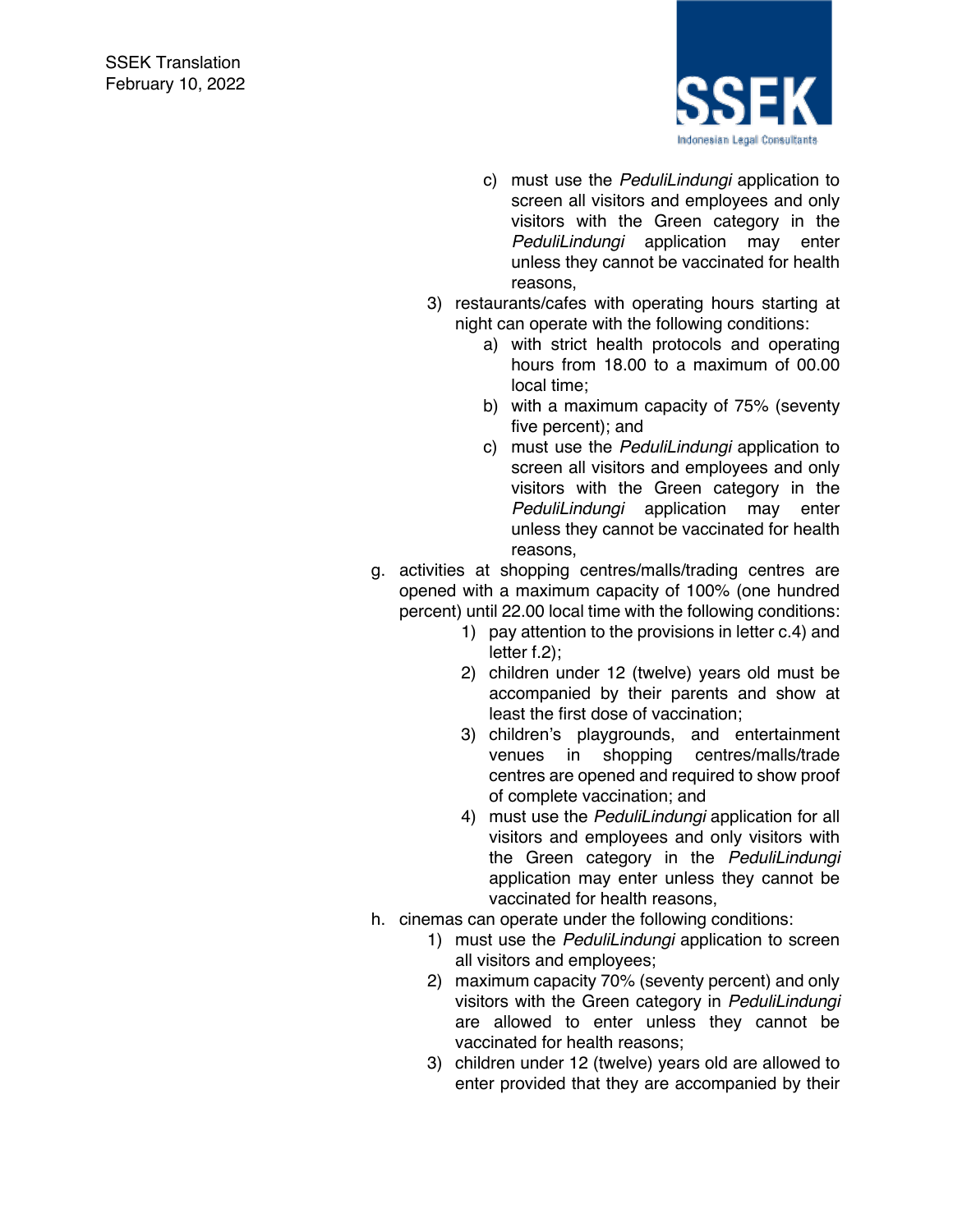

parents and are required to show proof of vaccination at least the first dose;

- 4) restaurants/restaurants and cafes within the cinema area are permitted to accept dine-in with a maximum capacity of 75% (seventy five percent) and a maximum meal time of 60 (sixty) minutes; and
- 5) follow the health protocols regulated by the Ministry of Tourism and Creative Economy, and the Ministry of Health,
- i. implementation of construction activities for public infrastructure and private construction (construction sites and project sites) operates 100% (one hundred percent) by implementing stricter health protocols;
- j. places of worship (mosques, prayer rooms, churches, temples, temples, and pagodas as well as other places that function as places of worship), can hold congregational worship/religious activities during the implementation period of PPKM Level 1 (one) with a maximum of 75% (seventy five percent) capacity by implementing more stringent health protocols and paying attention to technical provisions from the Ministry of Religion;
- k. public facilities (public areas, public parks, public tourist attractions and other public areas) are permitted to open with a maximum capacity of 75% (seventy five percent) by implementing:
	- 1) follow the health protocol regulated by the Ministry of Health and/or related ministries/institutions;
	- 2) must use the *PeduliLindungi* application to screen all visitors and employees and only visitors with the Green category in the *PeduliLindungi* application may enter unless they cannot be vaccinated for health reasons;
	- 3) children under 12 (twelve) years old must be accompanied by parents to show proof of vaccination at least the first dose; and
	- 4) odd even application along the road to and from tourist sites starting Friday at 12.00 to Sunday at 18.00 local time,
- l. arts, culture, sports and social activities (locations of arts, culture, sports facilities and social activities that can cause crowds and crowds) are allowed to open with a maximum capacity of 75% (seventy five percent) by implementing stricter health protocols and are required to use health protocols. *PeduliLindungi* application and only visitors with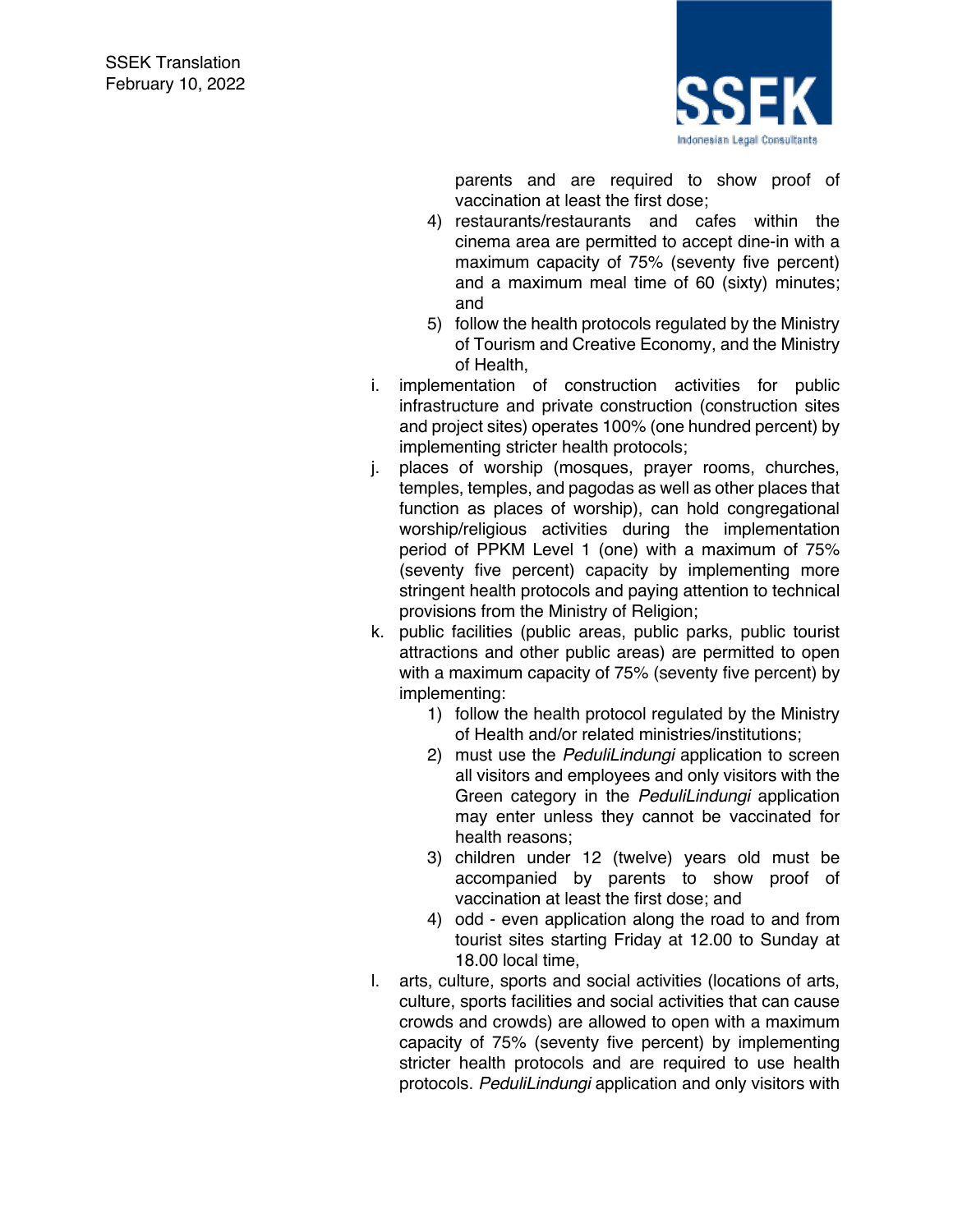

the Green category in the *PeduliLindungi* application may enter unless they cannot be vaccinated for health reasons;

- m. activities at the fitness centre/gym are allowed to open with a maximum capacity of 75% (seventy five percent) by implementing stricter health protocols and are required to use the *PeduliLindungi* application and only visitors with the Green category in the *PeduliLindungi* application are allowed to enter unless they cannot be vaccinated for health reasons ;
- n. public transportation (public vehicles, mass transportation, taxis (conventional and online) and rental/rental vehicles) is enforced with a maximum capacity setting of 100% (one hundred percent) by implementing stricter health protocols;
- o. the implementation of the wedding reception can be held with a maximum of 75% (seventy five percent) of the room capacity;
- p. requirements for domestic travel using private cars, motorbikes and long-distance public transportation (airplanes, buses, ships, and trains) in accordance with the provisions stipulated by the National COVID-19 Handling Task Force;
- q. continue to wear a mask correctly and consistently when carrying out activities outside the home and it is not permitted to use a face shield without using a mask; and
- r. the implementation of PPKM at the *RT/RW*, Subdistrict/District and sub-district levels is still enforced by activating the Posts at each level by looking at the zoning criteria for regional control.
- SEVENTH : Industries that have an export and domestic orientation in the area of level 3 (three) and level 2 (two) are permitted to operate with a capacity of 100% (one hundred percent) of staff with the following conditions:
	- a. have IOMKI and get a recommendation from the Ministry of Industry;
	- b. the company and its employees are required to use the *PeduliLindungi* application to screen people entering and leaving the company's production facilities;
	- c. only employees with complete doses of vaccination may enter shifts unless they cannot be vaccinated for health reasons;
	- d. all companies must follow the health protocol reference determined by the Ministry of Industry and the Ministry of Health; and
	- e. The Ministry of Industry and local government ranks in order to be able to supervise the implementation of this health protocol.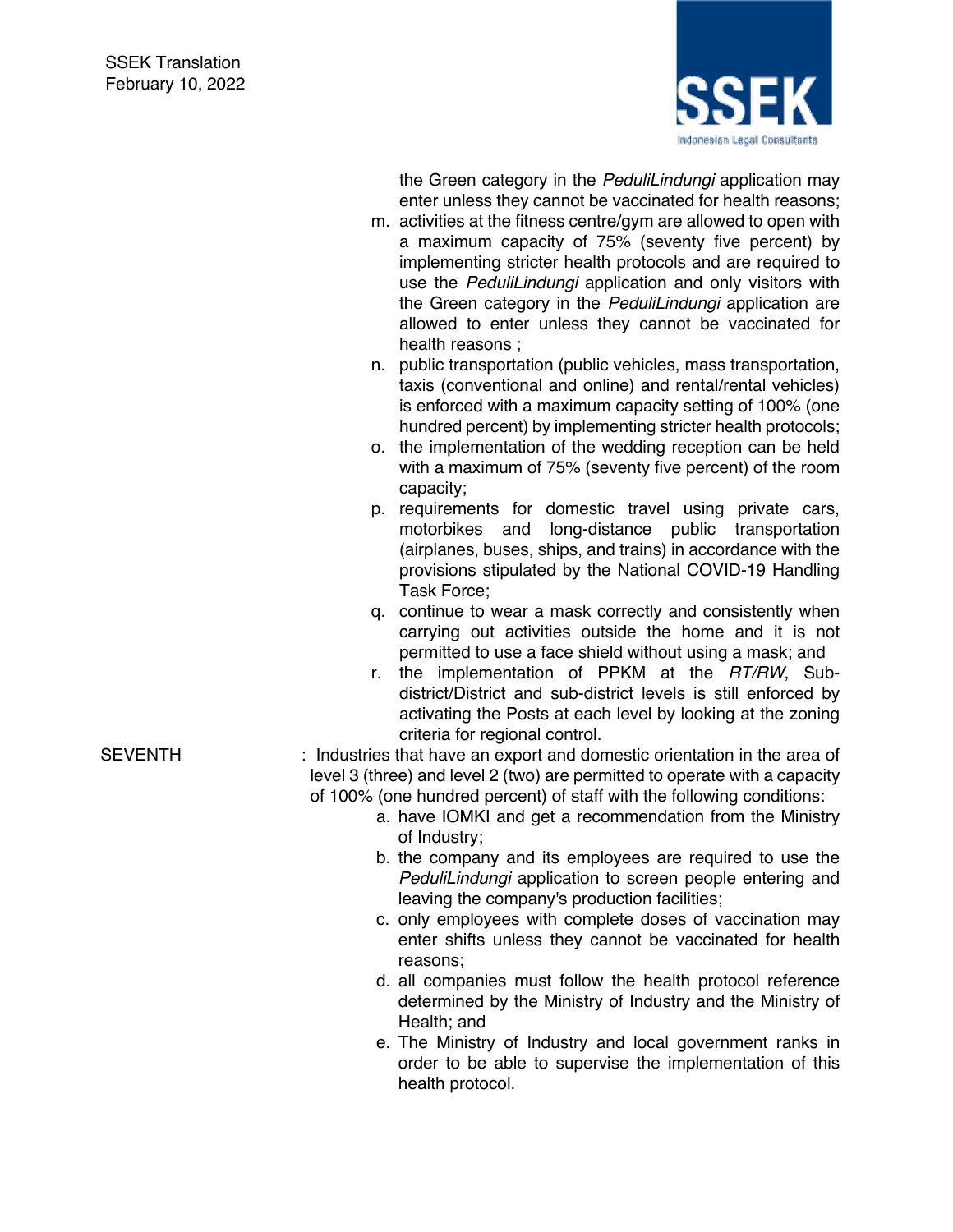

| <b>EIGHTH</b> | : The League 1 (one) Football Competition can be held for a maximum<br>of 9 (nine) matches and the League 2 (two) Football Competition can<br>be held a maximum of 8 (eight) matches per week, with the following<br>conditions:<br>1) the venue is only in the Regency/City area with criteria for level 3<br>(three), level 2 (two), and level 1 (one);<br>all players, officials, media crew, and support staff are required to<br>(2)<br>use the PeduliLindungi application to screen people entering and<br>leaving the competition and training venues;<br>3) the implementation of the competition is not allowed to accept live<br>spectators in the stadium. Watching together by supporters is also<br>not allowed;<br>4) all players, officials, media crew and support staff attending the<br>competition must have received a second dose of vaccination,<br>negative PCR (H-1) results and negative Antigen results on match<br>day; and<br>the implementation of league 1 (one) and league 2 (two)<br>5)<br>competitions must follow the health protocol rules determined by |
|---------------|---------------------------------------------------------------------------------------------------------------------------------------------------------------------------------------------------------------------------------------------------------------------------------------------------------------------------------------------------------------------------------------------------------------------------------------------------------------------------------------------------------------------------------------------------------------------------------------------------------------------------------------------------------------------------------------------------------------------------------------------------------------------------------------------------------------------------------------------------------------------------------------------------------------------------------------------------------------------------------------------------------------------------------------------------------------------------------------------|
| <b>NINTH</b>  | the Ministry of Health and the Indonesian Football Association<br>: International travel passengers entrance restrictions are regulated<br>under the following conditions:<br>air entrance is only through Soekarno Hatta Airport in<br>а.<br>Tangerang, Banten Province, Juanda Airport in Sidoarjo, East<br>Java Province, Ngurah Rai Airport in Denpasar, Bali Province,<br>Hang Nadim Airport in Batam, Riau Islands Province, Raja<br>Haji Fisabilillah Airport in Tanjung Pinang, Riau Islands<br>Province, and Sam Ratulangi Airport in Manado, North<br>Sulawesi Province;<br>sea entrance in the Bali Province and Riau Islands Province<br>b.<br>may use cruise ships and yachts;                                                                                                                                                                                                                                                                                                                                                                                                 |
| <b>TENTH</b>  | technical arrangements related to the implementation of the<br>C.<br>provisions referred to in letter a) to b) and during the transition<br>be further regulated by the Ministry of<br>period will<br>Transportation / National COVID-19 Handling Task Force /<br>related Ministries / Institutions.<br>: The Indonesian Professional Futsal League Championship can be<br>held the city of East Jakarta, City of Semarang, City of Yogayakarta<br>and City of Surabaya on January $8 -$ August 28, 2022 with the<br>following conditions:<br>all players, officials, media crews and support staff must use the<br>1)<br>PeduliLindungi application to screen people entering and leaving<br>the competition and training venues;<br>the implementation of the competition is not allowed to accept<br>2)<br>live spectators in the stadium. Mass screening by supporters is<br>also not allowed;                                                                                                                                                                                          |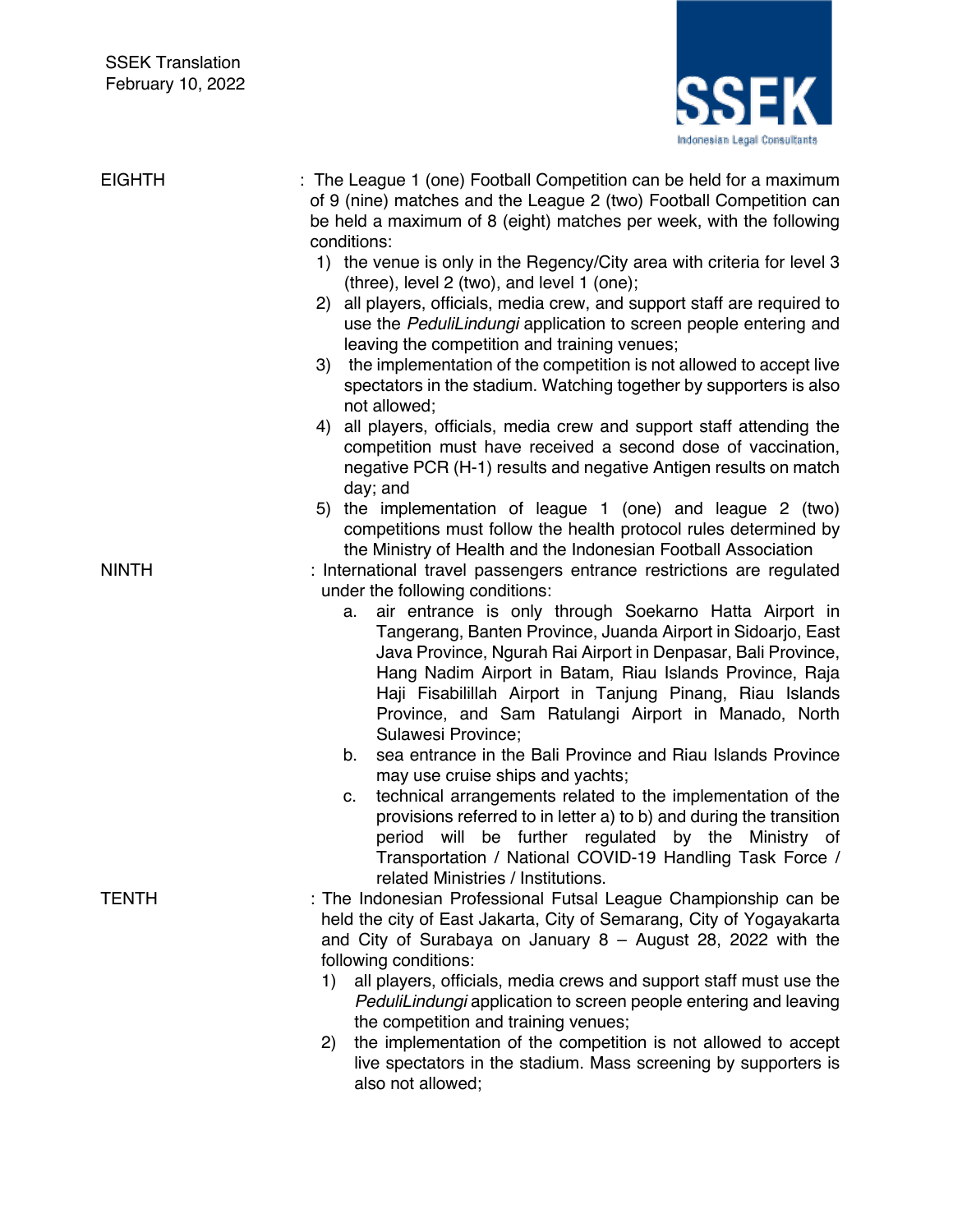

|                   | all players, officials, media crews and support staff attending the<br>3)<br>competition must have received a second dose of vaccination<br>and a negative result of PCR within D-2; and                                                                                                                                                     |
|-------------------|----------------------------------------------------------------------------------------------------------------------------------------------------------------------------------------------------------------------------------------------------------------------------------------------------------------------------------------------|
|                   | the implementation of the competition must follow the health<br>4)<br>protocol rules determined by the Ministry of Health.                                                                                                                                                                                                                   |
| <b>ELEVENTH</b>   | : The International Youth Championship (IYC) Competition may be<br>held in Jakarta from February 6 until February 22, 2022 with the<br>following conditions:                                                                                                                                                                                 |
|                   | 1) all players, officials, media crews and support staff must use the<br>PeduliLindungi application to screen people entering and leaving<br>the competition and training venues;                                                                                                                                                            |
|                   | 2) the implementation of the competition is not allowed to accept<br>live spectators in the stadium. Mass screening by supporters is<br>also not allowed;                                                                                                                                                                                    |
|                   | 3) all players, officials, media crews and support staff attending the<br>competition must have received a second dose of vaccination<br>and a negative result of PCR within D-2; and                                                                                                                                                        |
|                   | the implementation of the competition must follow the health<br>4)<br>protocol rules determined by the Ministry of Health                                                                                                                                                                                                                    |
| <b>TWELFTH</b>    | : The Governor after receiving the vaccine supply from The Ministry of<br>Health, must immediately distribute it to Regencies/Cities and is not<br>detained as a reserve (stock) in the Province.                                                                                                                                            |
| <b>THIRTEENTH</b> | Governors, Regents, and Mayors shall prohibit any form of                                                                                                                                                                                                                                                                                    |
| <b>FOURTEENTH</b> | activity/activities that can cause crowds.<br>: Governors, Regents, and Mayors coordinate and collaborate with the<br>National Army of Indonesia, the National Police of Republic of<br>Indonesia and the Public Prosecutor's Office in implementing PPKM.                                                                                   |
| <b>FIFTEENTH</b>  | : Tighten activities and education with the following principles:<br>a. COVID-19 is most contagions in closed conditions, long<br>meeting (more than 15 (fifteen) minutes), close-range<br>interaction, crowds, vigorous breathing activities such as<br>singing, talking and laughing and not wearing mask such as<br>when eating together; |
|                   | the correct and consistent use of masks is the minimum health<br>b.<br>protocol that everyone should apply;                                                                                                                                                                                                                                  |
|                   | c. washing hands with soap or hand sanitizer repeatedly,<br>especially after touching objects touched by other people<br>(such as doorknobs or stair railings), avoid touching the face<br>area with hands;                                                                                                                                  |
|                   | d. a good type of mask will protect more and by using 2 (two)<br>layers is a better choice. Masks should need to be changed<br>after use (>4 (more than four hours);                                                                                                                                                                         |
|                   | e. implementation of health protocols is carried out by<br>considering air ventilation factors, duration, and interaction<br>distance, to minimize the risk of transmission in activities;                                                                                                                                                   |
|                   | distance considerations can be applied as follows:<br>f.                                                                                                                                                                                                                                                                                     |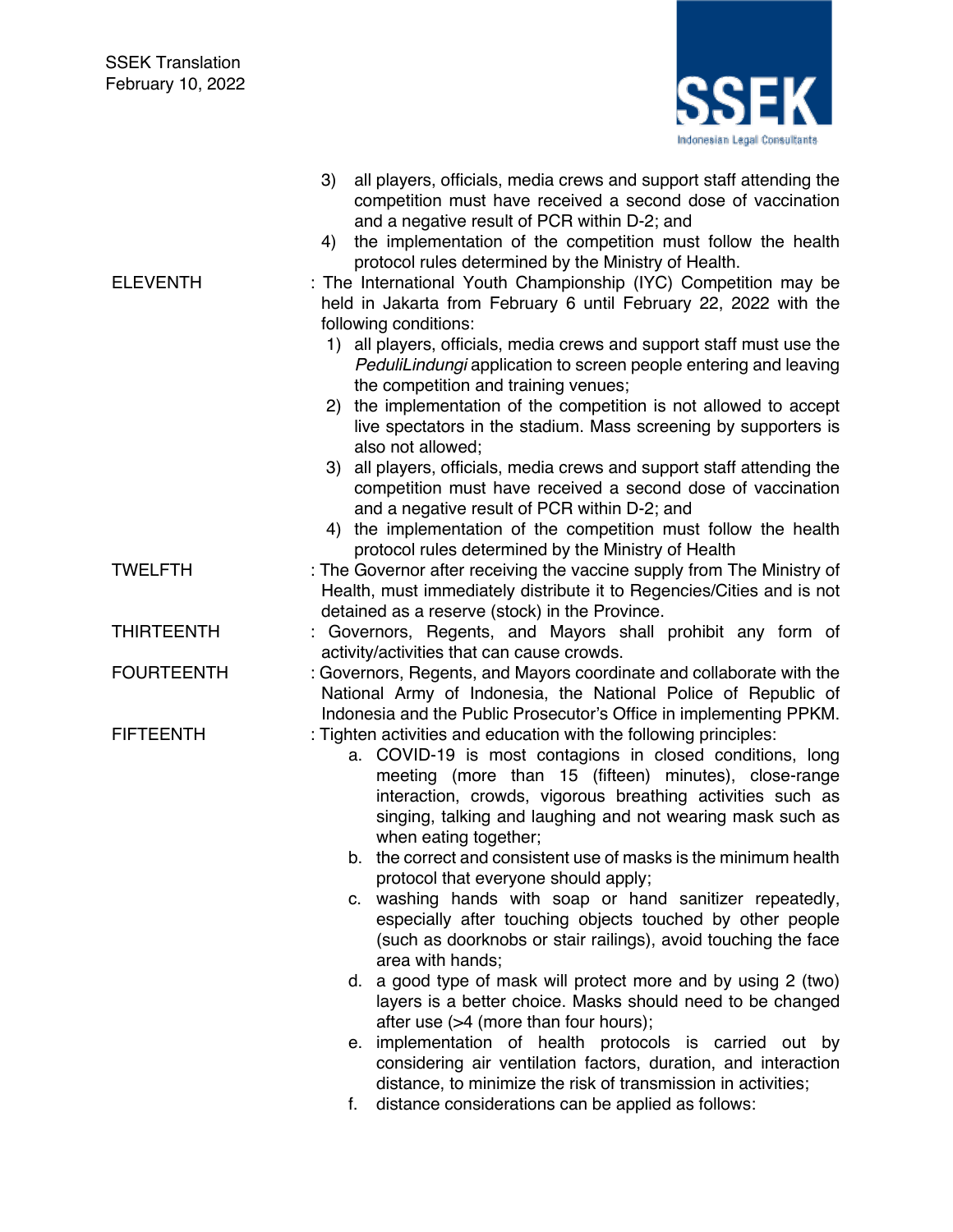

- 1) work from home only, and interact only with people who live in the same house;
- 2) if you have to leave the house, you must always strive for keeping a minimum distance of 2 (two) meters in interacting with other people. Reduce/avoid contact with other people who do not live in the same household; and
- 3) socializing various visual instructions in public places related to the prevention and handling of COVID-19,
- g. duration considerations can be applied as follows:
	- 1) if you have to interact with other people or attend an activity, do it with a short duration to reduce the risk of transmission; and
	- 2) in an office and other situations, scheduling and rotation can help to reduce the duration of interaction,
- h. ventilation considerations can be applied as follows:
	- 1) outdoor activities have a much lower risk of transmission than indoor activities; and
	- 2) the room should always be endeavoured to have good air ventilation. Opening doors, windows can be done to reduce the risk of transmission. In the event that the door or window cannot be opened, thus, an air purifier with a High Efficiency Particulate Air (HEPA) filter can be used indoors,
- i. when widespread transmission in the community has occurred, more strict interventions by significantly limiting community mobility needs to be carried out;
- j. 3T measures (testing, tracing, treatment) shall always be implemented:

| <b>Weekly Positivity rate</b> | Number of tests (per<br>1000 inhabitants per<br>week) |
|-------------------------------|-------------------------------------------------------|
| <5%                           |                                                       |
| $>5\%<15\%$                   |                                                       |
| $>15\%<25\%$                  | 10                                                    |
| $>25\%$                       | 15                                                    |

1) Testing shall be intensified according to the weekly positivity rate, with the following conditions:

Testing shall always be intensified with a target positivity rate of <5% (five percent). The daily testing target is the minimum number of daily tests that must be met by the Regency/City. The people who are counted into the target testing are suspects and contacts of confirmed cases, not asymptomatic people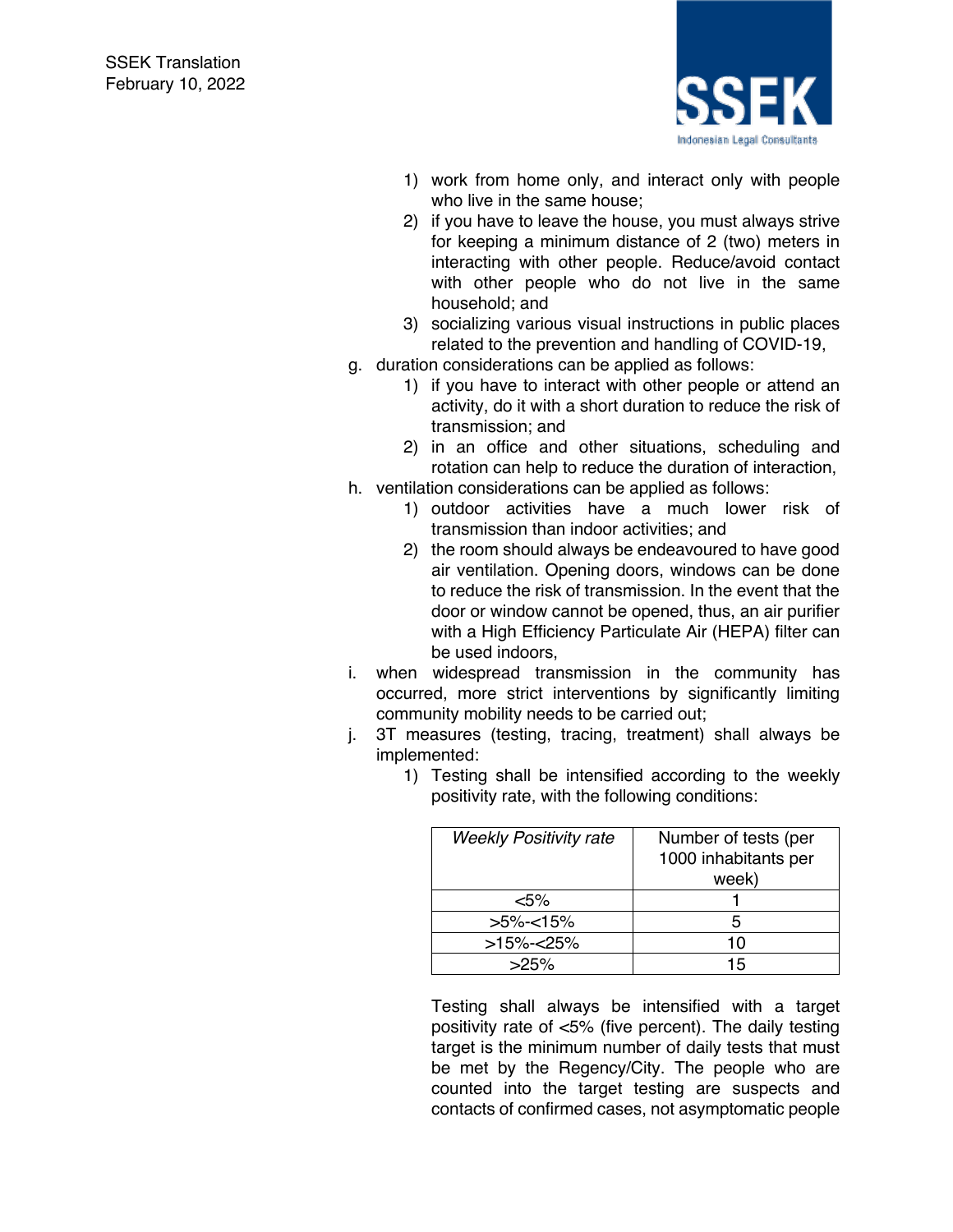

who are screened. The target number of testing must be achieved at the Regency/City level following the table below:

| <b>Province</b>    | <b>Regency/City</b>         | Number of<br><b>Testing</b><br>Target/Day |
|--------------------|-----------------------------|-------------------------------------------|
| Bali               | Badung                      | 520                                       |
|                    | Bangli                      | 165                                       |
|                    | <b>Buleleng</b>             | 961                                       |
|                    | Gianyar                     | 754                                       |
|                    | Jembrana                    | 203                                       |
|                    | <b>Karang Asem</b>          | 302                                       |
|                    | Klungkung                   | 259                                       |
|                    | City of Denpasar            | 727                                       |
|                    | Tabanan                     | 648                                       |
| <b>Banten</b>      | City of Cilegon             | 324                                       |
|                    | City of Serang              | 1026                                      |
|                    | City<br>οf                  | 3300                                      |
|                    | Tangerang                   |                                           |
|                    | City of South               | 2538                                      |
|                    | Tangerang                   |                                           |
|                    | Lebak                       | 940                                       |
|                    | Pandeglang                  | 879                                       |
|                    | Serang                      | 1086                                      |
|                    | Tangerang                   | 2805                                      |
| <b>DIY</b>         | <b>Bantul</b>               | 152                                       |
| Yogyakarta         | <b>Gunung Kidul</b>         | 111                                       |
|                    | City<br>οf                  | 64                                        |
|                    | Yogyakarta                  |                                           |
|                    | Kulon progo                 | 64                                        |
|                    | Sleman                      | 183                                       |
| <b>DKI Jakarta</b> | Kepulauan                   | 19                                        |
|                    | Seribu                      |                                           |
|                    | City of<br>West             | 3803                                      |
|                    | Jakarta                     |                                           |
|                    | City of<br>Central          | 1305                                      |
|                    | Jakarta                     |                                           |
|                    | City of<br>South<br>Jakarta | 1650                                      |
|                    | City of<br>East             | 2107                                      |
|                    | Jakarta<br><b>North</b>     | 2643                                      |
|                    | City of<br>Jakarta          |                                           |
| West Java          | Bandung                     | 544                                       |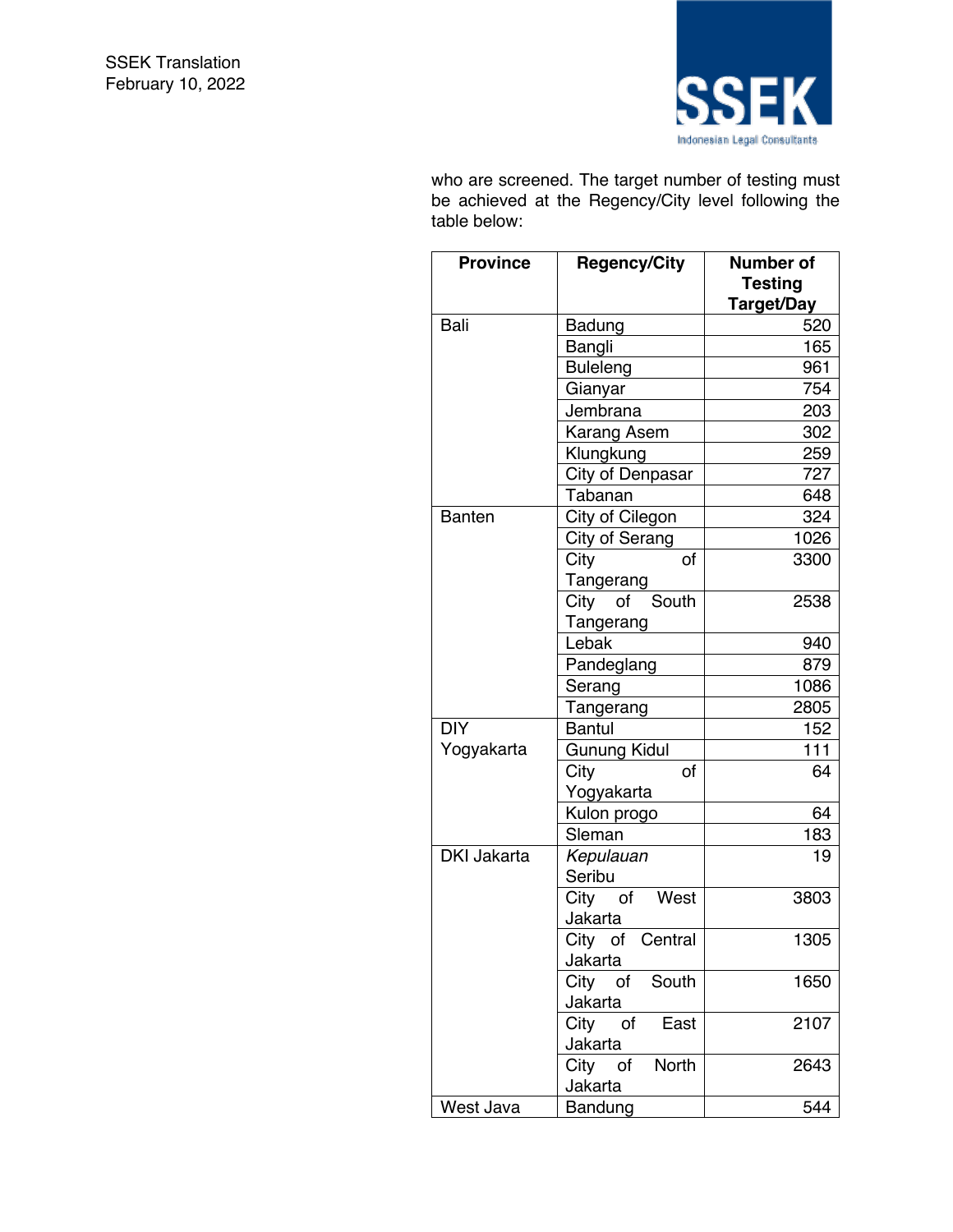

|              | <b>West Bandung</b> | 243  |
|--------------|---------------------|------|
|              | Bekasi              | 2888 |
|              | <b>Bogor</b>        | 4404 |
|              | Ciamis              | 174  |
|              | Cianjur             | 334  |
|              | Cirebon             | 317  |
|              | Garut               | 380  |
|              | Indramayu           | 252  |
|              | Karawang            | 1693 |
|              | City of Bandung     | 370  |
|              | City of Banjar      | 27   |
|              | City of Bekasi      | 4449 |
|              | City of Bogor       | 798  |
|              | City of Cimahi      | 87   |
|              | City of Cirebon     | 229  |
|              | City of Depok       | 3653 |
|              | City of Sukabumi    | 237  |
|              | City<br>οf          | 98   |
|              | Tasikmalaya         |      |
|              | Kuningan            | 157  |
|              | Majalengka          | 176  |
|              | Pangandaran         | 58   |
|              | Purwakarta          | 686  |
|              | Subang              | 228  |
|              | Sukabumi            | 363  |
|              | Sumedang            | 169  |
|              | Tasikmalaya         | 259  |
| Central Java | Banjarnegara        | 664  |
|              | Banyumas            | 1228 |
|              | Batang              | 111  |
|              | <b>Blora</b>        | 124  |
|              | Boyolali            | 142  |
|              | <b>Brebes</b>       | 259  |
|              | Cilacap             | 1239 |
|              | Demak               | 169  |
|              | Grobongan           | 198  |
|              | Jepara              | 186  |
|              | Karanganyar         | 644  |
|              | Kebumen             | 171  |
|              | Kendal              | 140  |
|              | Klaten              | 840  |
|              | City of Magelang    | 87   |
|              | City<br>οf          | 223  |
|              | Pekalongan          |      |
|              |                     |      |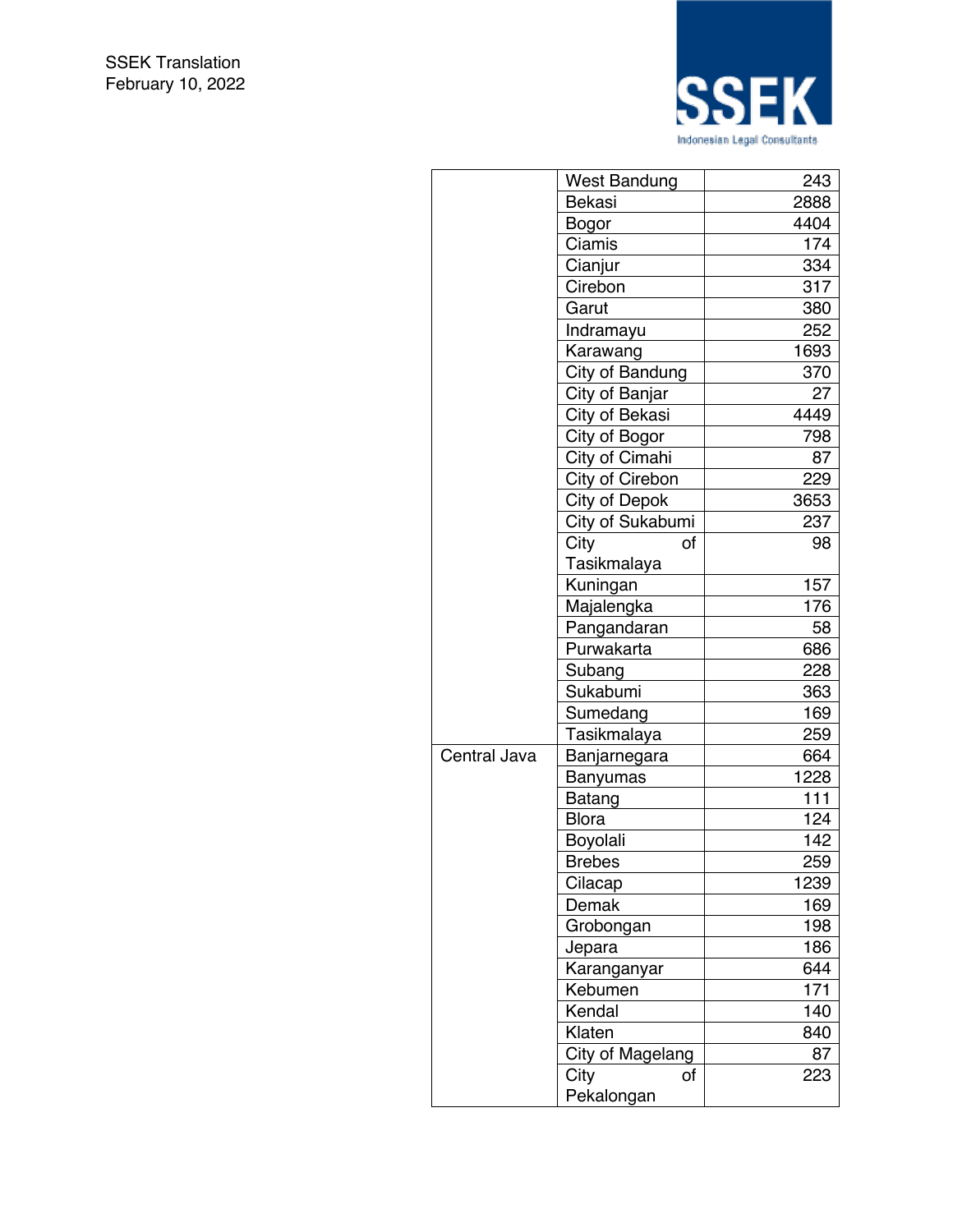

|           | City of Salatiga  | 29   |
|-----------|-------------------|------|
|           | City of Semarang  | 1348 |
|           | City of Surakarta | 371  |
|           | City of Tegal     | 179  |
|           | <b>Kudus</b>      | 128  |
|           | Magelang          | 187  |
|           | Pati              | 181  |
|           | Pekalongan        | 647  |
|           | Pemalang          | 929  |
|           | Purbalingga       | 680  |
|           | Purworejo         | 512  |
|           | Rembang           | 92   |
|           | Semarang          | 155  |
|           | Sragen            | 127  |
|           | Sukoharjo         | 646  |
|           | Tegal             | 1027 |
|           | Temanggung        | 112  |
|           | Wonogiri          | 684  |
|           | Wonosobo          | 566  |
| East Java | Bangkalan         | 144  |
|           | Banyuwangi        | 232  |
|           | <b>Blitar</b>     | 167  |
|           | Bojonegoro        | 180  |
|           | Bondowoso         | 112  |
|           | Gresik            | 194  |
|           | Jember            | 354  |
|           | Jombang           | 183  |
|           | Kediri            | 228  |
|           | City of Batu      | 30   |
|           | City of Blitar    | 21   |
|           | City of Kediri    | 42   |
|           | City of Madiun    | 25   |
|           | City of Malang    | 632  |
|           | City of Mojokerto | 19   |
|           | City of Pasuruan  | 29   |
|           | City<br>of        | 35   |
|           | Probolinggo       |      |
|           | City of Surabaya  | 2091 |
|           | Lamongan          | 172  |
|           | Lumajang          | 150  |
|           | Madiun            | 98   |
|           | Magetan           | 91   |
|           | Malang            | 379  |
|           | Mojokerto         | 164  |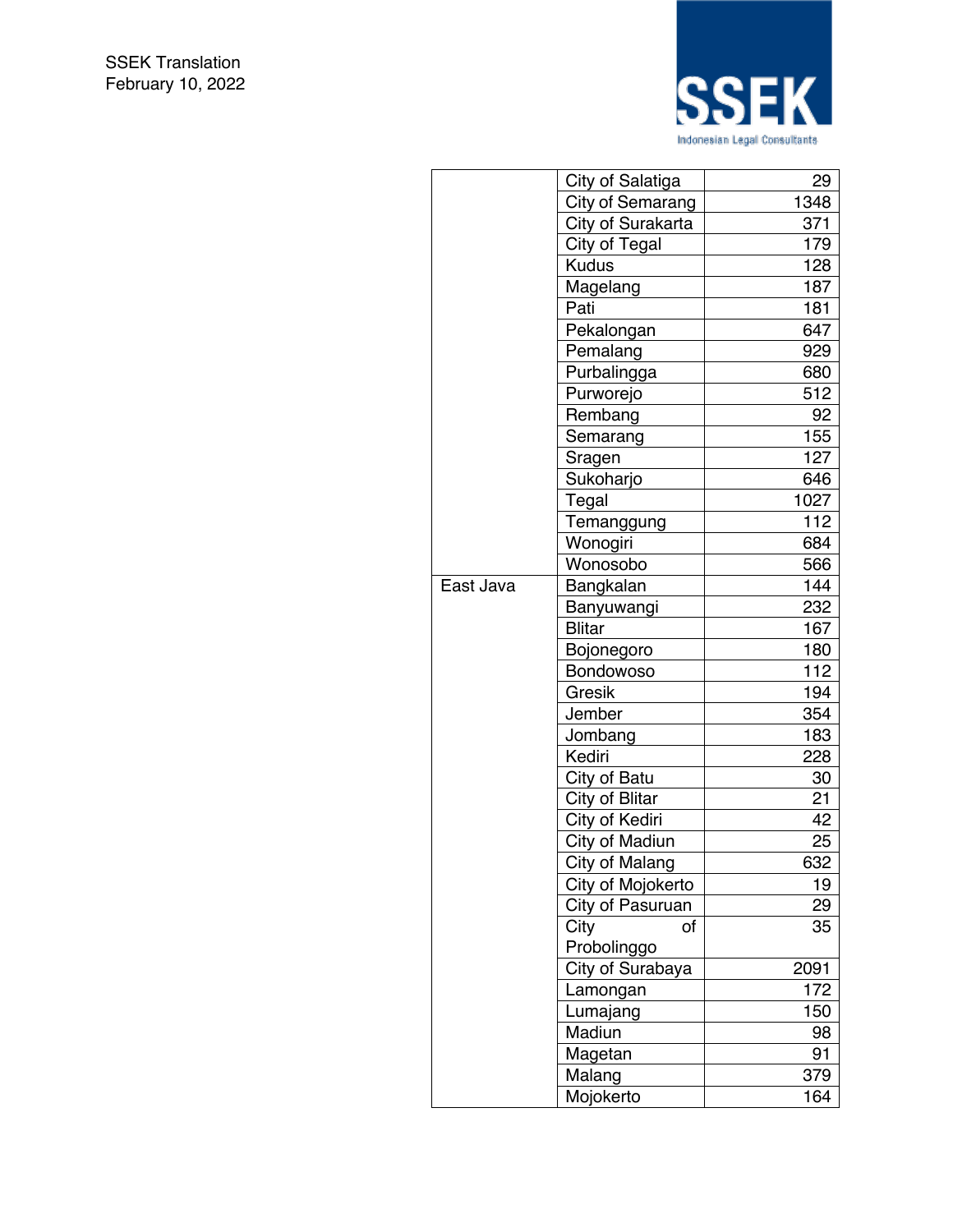

| Nganjuk     | 152   |
|-------------|-------|
| Ngawi       | 120   |
| Pacitan     | 80    |
| Pamekasan   | 129   |
| Pasuruan    | 237   |
| Ponorogo    | 125   |
| Probolinggo | 170   |
| Sampang     | 144   |
| Sidoarjo    | 1682  |
| Situbondo   | 99    |
| Sumenep     | 157   |
| Trenggalek  | 100   |
| Tuban       | 169   |
| Tulungagung | 150   |
| Total       | 77121 |

- 2) tracing shall be carried out until there are more than 15 close contacts per confirmed case. Quarantine shall be carried out on those who have been identified as close contacts. Once identified, close contacts shall carry out an entry-test and quarantine shall be carried out. If the test result is positive, then isolation is compulsory. If the test result is negative, then quarantine is compulsory. On the 5th day of quarantine, it is necessary to re-examine (exit-test) to see if the virus is detected after/during the incubation period. If it is negative, the patient is considered to have completed the quarantine; and
- 3) treatment needs to be done comprehensively according to the severity of the symptoms. Only patients with moderately severe and critical symptoms need to be hospitalized. Isolation needs to be done strictly to prevent transmission,

the acceleration of vaccination efforts must continue to be carried out to protect as many people as possible and this effort is carried out to reduce the rate of transmission and prioritize the safety of those who are vulnerable to death (such as elderly people with comorbidities) considering the limited health capacity and long-term impact from COVID-19 infection.

SIXTEENTH : Governor, Regents and Mayors to:

a. accelerate social aid distribution and social safety nets sourced from the Regional Revenues and Expenditures Budget (*Anggaran Pendapatan dan Belanja Daerah or*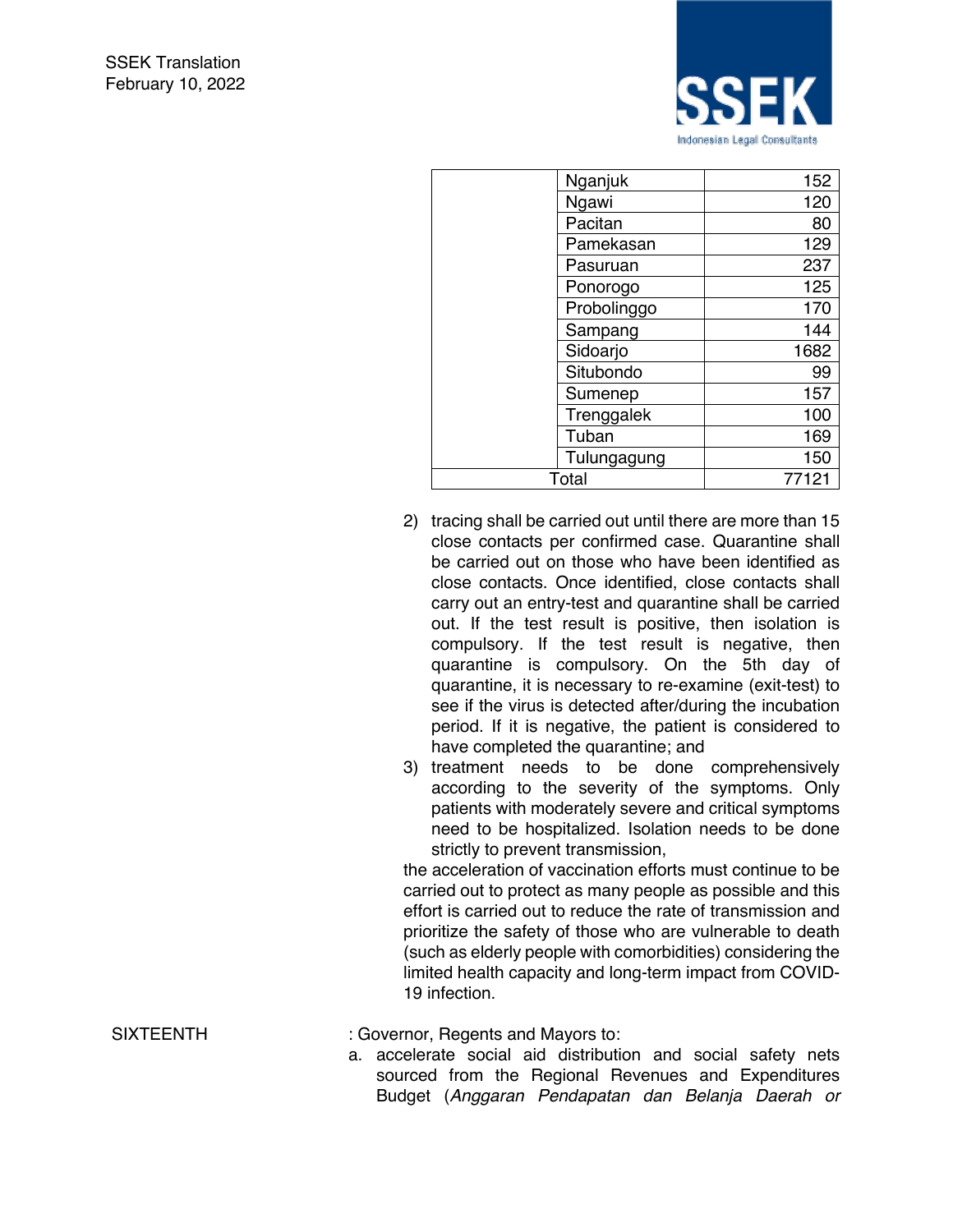

"*APBD*") if there is a need for additional funding for budgeting and distribution of social assistance and social safety nets in supporting the implementation of PPKM COVID-19:

- 1) rationalization and/or reallocation of budgets from programs/activities that are less prioritized in the social assistance budget and social safety nets;
- 2) the procedure for rationalizing and/or reallocating the need for additional funding for budgeting and distribution of social assistance/social safety nets in supporting the implementation of PPKM COVID-19 is guided by Article 4 and Article 5 of Regulation of the Minister of Home Affairs Number 20 of 2020 regarding Acceleration of Handling Corona Virus Disease 2019 within the Regional Government and Article 3 to Article 6 of the Minister of Home Affairs Regulation Number 39 of 2020 regarding Prioritizing the Use of Budget Allocations for Certain Activities Changes in the Allocation and Use of Regional Revenue and Expenditure Budgets;
- 3) on the acceleration of distribution and implementation of Village Fund - Direct Cash Assistance *("Bantuan Langsung Tunai - Dana Desa* or "**BLT-DD**"):
	- a) Regents/Mayors to accelerate the evaluation of Village Revenue and Expenditure Budget (*Anggaran Pendapatan dan Belanja Desa* or "*APBDesa*") for Villages that have not stipulated a Village Regulation regarding *APBDesa* ratification of Human Development Cadre (*Kader Pembangunan Manusia* or "**KPM**") data by the Regional Government recording KPM data for BLT-DD recipients on State Budget Treasury System Online Monitoring (Online Monitoring *Sistem Perbendaharaan Anggaran Negara* – "**Om-SPAN**") in accordance with the provisions of the laws and regulations; and
	- b) the Sub-district Head to conduct recording and stipulation of KPM and follow up with the implementation of BLT-DD in accordance with the provisions of the legislation,
- b. synchronize social assistance originating from the central with other social assistance sourced from the *APBD*.
- SEVENTEENTH : Funding for the implementation of PPKM due to the COVID-19 Pandemic sourced from the *APBD*: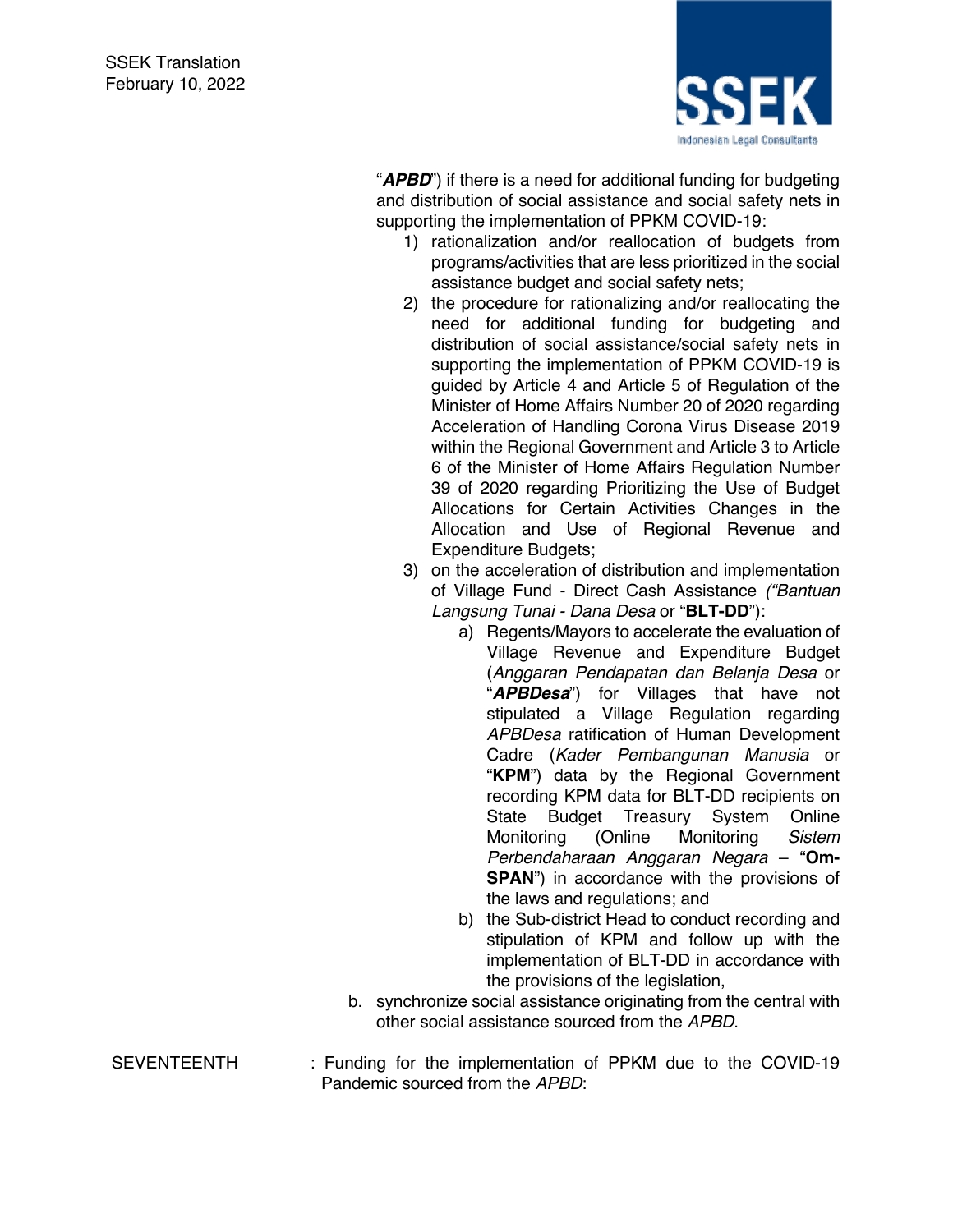

- a. in the implementation of PPKM due to the COVID-19 Pandemic, the Regional Government can make expenditures for which the budget is not yet available, shall then be followed by proposing an *APBD* amendment draft;
- b. the expenditure as referred to in letter a is carried out with a direct charge to the Unexpected Expenditure (*Belanja Tidak Terduga* or "**BTT**");
- c. in the event that the BTT is insufficient, the Regional Government reschedules the program and activity achievements to prioritize the use of budget allocations for certain activities and/or changes in budget allocations and utilizes available cash through regional head regulations amendments regarding *APBD* and notifies the head of Regional People's Legislative Council. The results of the budget allocation for rescheduling the results of the program and activity achievements are diverted for unexpected expenditures; and
- d. the procedure for using BTT in the context of implementing PPKM due to the COVID-19 pandemic originating from the *APBD* is guided by the Minister of Home Affairs Regulation Number 39 of 2020.

- EIGHTEENTH : a. In the event that the Governors, Regents, and Mayors do not conduct the provisions as referred to in this Ministerial Instruction, they are imposed with sanctions as stipulated in Article 68 until Article 78 of Law Number 23 of 2014 regarding Regional Government;
	- b. For Business Actors, Restaurants, Shopping Centres, Public Transportations referred to in the THIRD Dictum letter c letter d letter e and letter j that do not implement the provisions as stipulated in this Instruction shall be subject to administrative sanctions up to business closure in accordance with the laws and regulations; and
	- c. Every person may be imposed with sanctions for violations in the framework of controlling infectious disease outbreaks according to:
		- 1) Articles 212 to 2018 of the Criminal Code;
		- 2) Law Number 4 of 1984 regarding Outbreaks of Infectious Diseases;
		- 3) Law Number 6 of 2018 regarding Health Quarantine; and
		- 4) Regional Regulations and Regional Head Regulations; as well as
		- 5) Provisions of other relevant laws and regulations.
- NINETEENTH : This Instruction of the Minister shall enter into force on February 8, 2022 until February 14, 2022.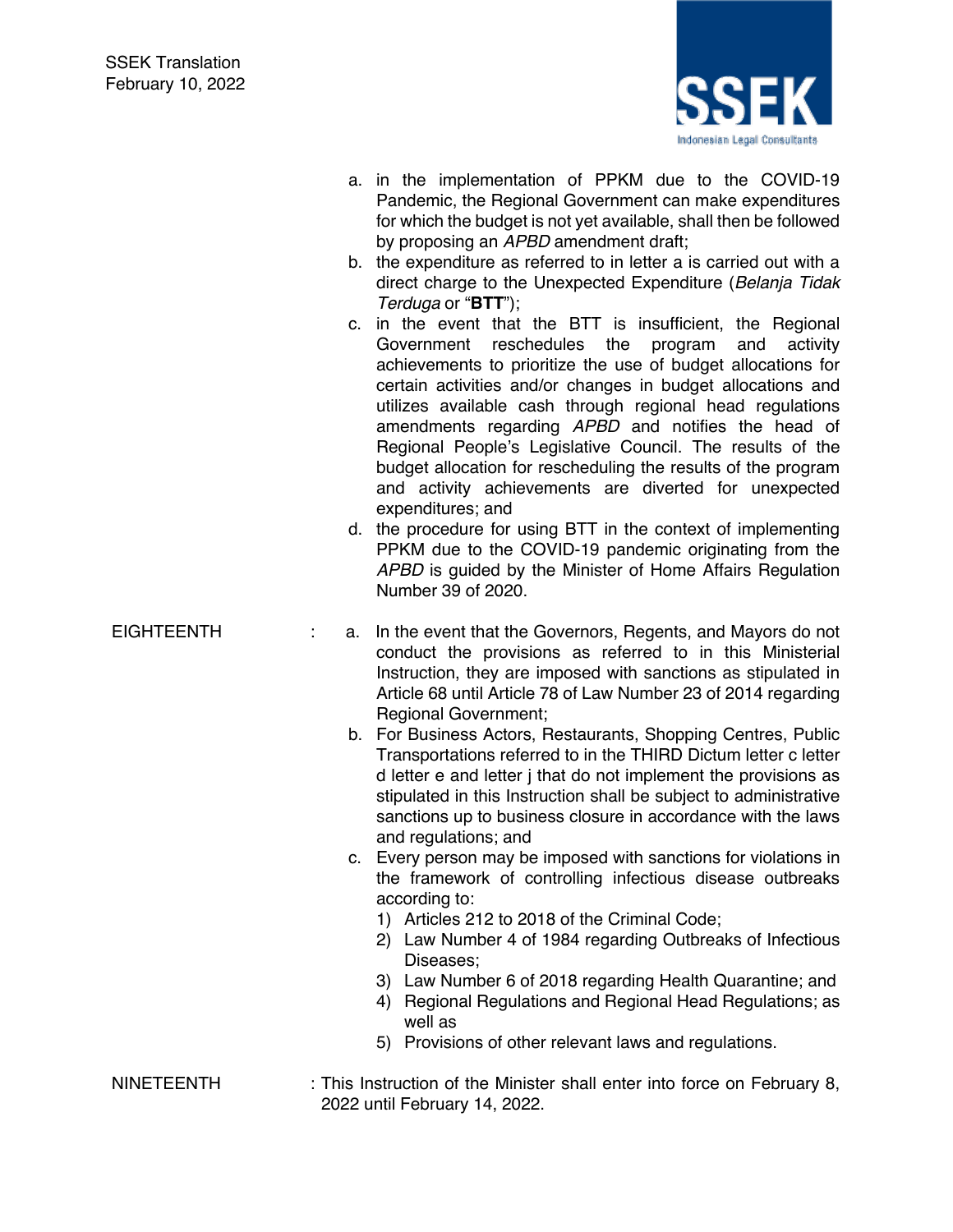

Issued in Jakarta on February 7, 2022 MINISTER OF HOME AFFAIRS,

[signed]

MUHAMMAD TITO KARNAVIAN

Copies to:

- 1. President of the Republic of Indonesia;
- 2. Vice President of the Republic of Indonesia;
- 3. Chairman of the Audit Board of the Republic of Indonesia;
- 4. Coordinating Minister for Legal and Security Politics;
- 5. Coordinating Minister for Economic Affairs;
- 6. Coordinating Minister for Human Development and Culture;
- 7. Coordinating Minister for Maritime Affairs and Investment;
- 8. Minister of State Secretary;
- 9. Minister of Religion;
- 10. Minister of Finance;
- 11. Minister of Education, Culture, Research and Technology;
- 12. Minister of Health;
- 13. Minister of Social Affairs;
- 14. Minister of Manpower;
- 15. Minister of Industry;
- 16. Minister of Trade;
- 17. Minister of Transport;
- 18. Minister of Villages, Development of Disadvantaged Regions and Transmigration;
- 19. Minister of Empowerment of State Apparatus and Bureaucratic Reform;
- 20. Minister of State-Owned Enterprises;
- 21. Minister of Tourism and Creative Economy;
- 22. Cabinet Secretary;
- 23. Commander of the Indonesian National Army;
- 24. Head of the National Police of the Republic of Indonesia;
- 25. Attorney General of the Republic of Indonesia;
- 26. Head of Financial and Development Supervisory Agency;
- 27. Head of National Disaster Management Agency;
- 28. Governor of Bank Indonesia;
- 29. Chairman of the Financial Services Authority;
- 30. President Director of The General Company of logistics affairs agency;
- 31. Chairman of the Provincial People's Representative Council; and
- 32. Chairman of the Regional People's Representative Council of the Regency/City.

The copy is true to the original,